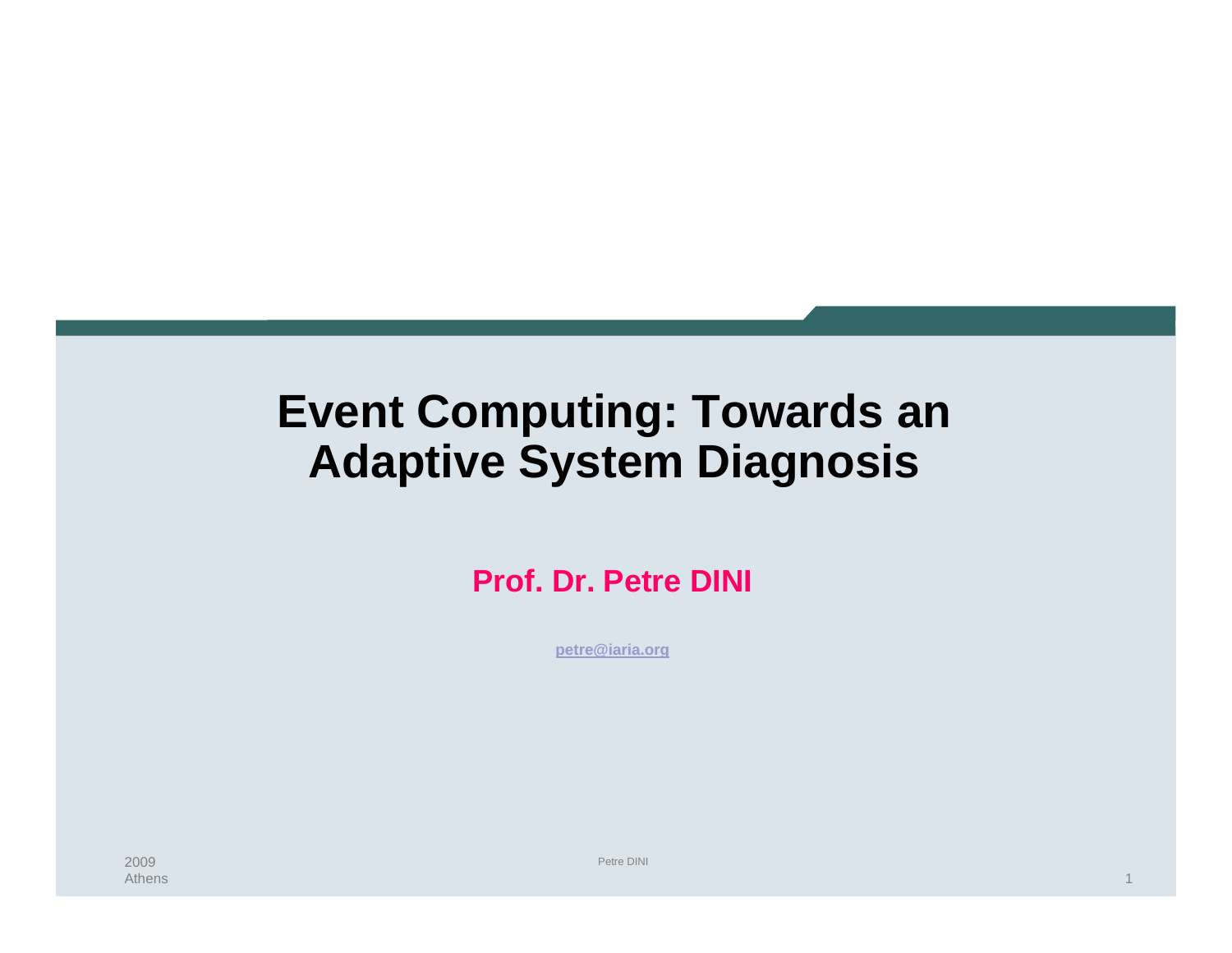# **The Road Ahead**

**Positioning**

**Issues**

- **- Event definition**
- **- Event transport**
- **- Event processing**

# **- Business-driven events**

etre DINI and the contract of the contract of the contract of the contract of the contract of the contract of the contract of the contract of the contract of the contract of the contract of the contract of the contract of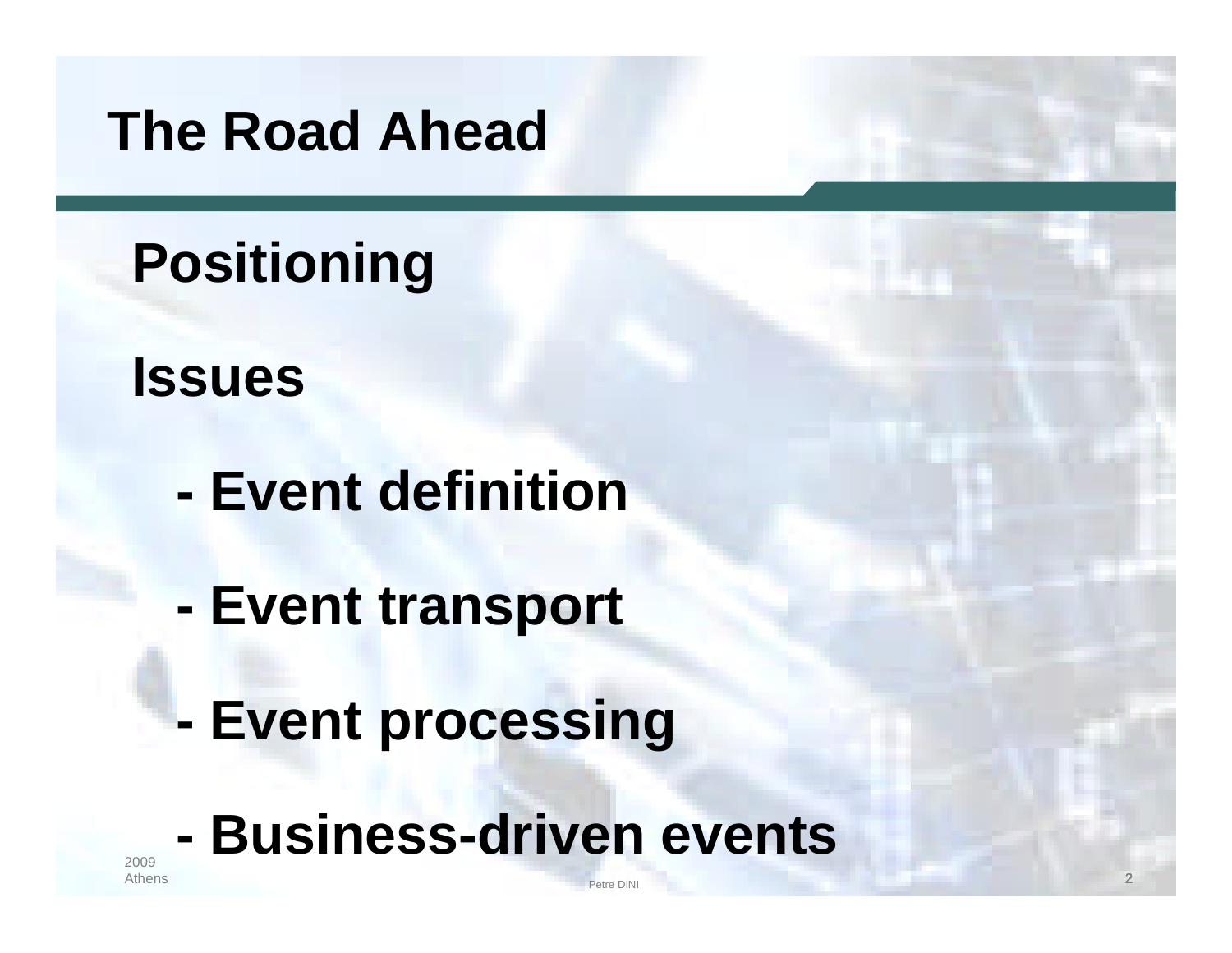# **Positioning**

- **Layered event process architecture**
	- **- Issuing events**
	- **Processing events**
		- **? Performance**
- **Information bus**
	- **- Publishing events**
	- **Subscribing to events**
		- **? Access/ transport**
- **Towards autonomic event processing**
	- **- Network smartness vs. network management**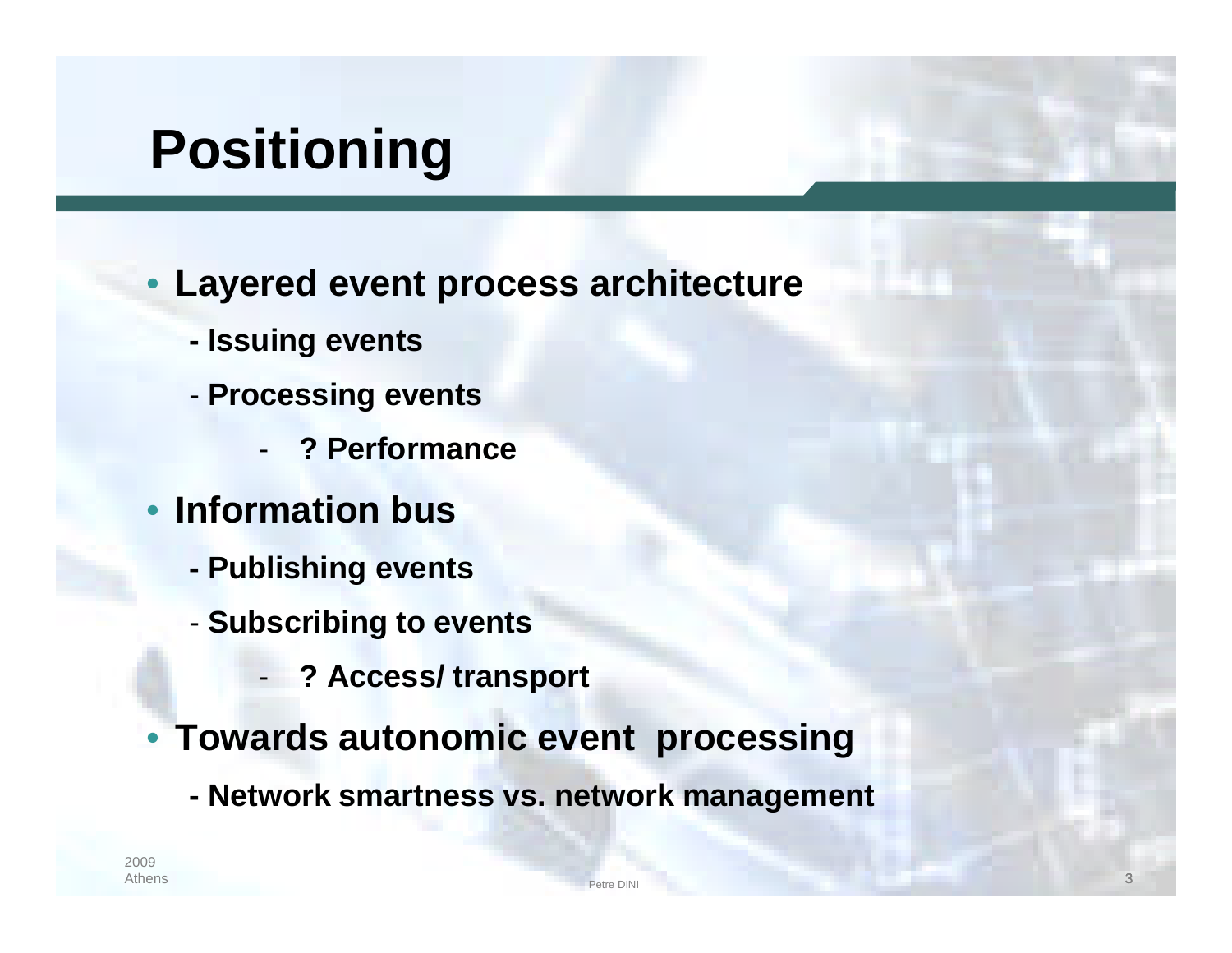## **Get the infrastructure behavior**

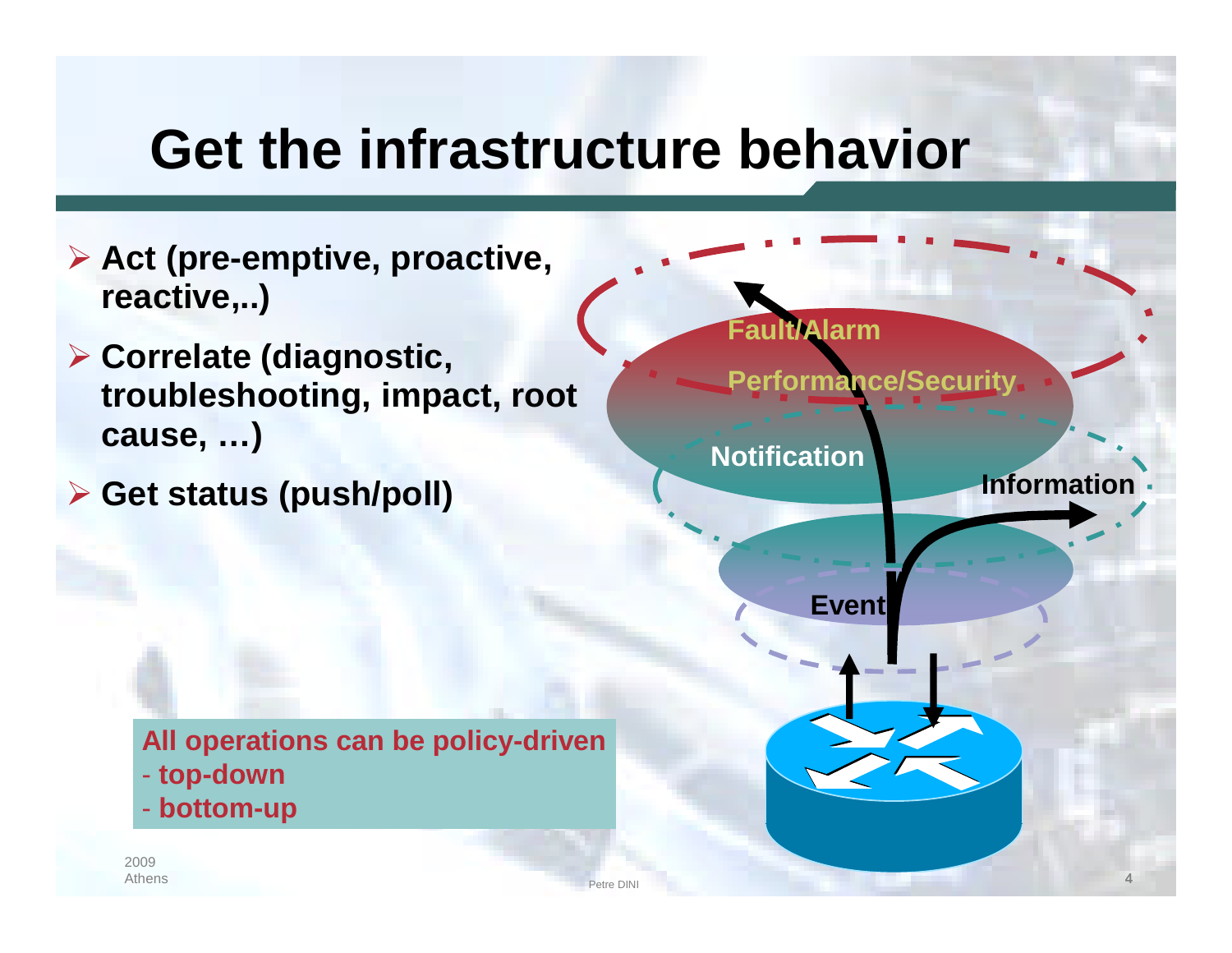## **Bottom-up vs. Top-down**



- **EMS enriches with multidevice information**
- **Notification Engine collects OS notifications**

**Third level (Domain Manager)**

**Second level (Element Manager)**

> **First Level (Mgd Elemt)**

etre DINI **1999 - Petre DINI 1999 - Petre DINI 1999 - Petre DINI 1999 - Petre DINI 1999 - Petre DINI 1999 - P**et

 **Event Information + Device Information + Domain Information**

 **Event Information + Particular Property Served Access 2014**<br> **Device Information** 

> **Event Information**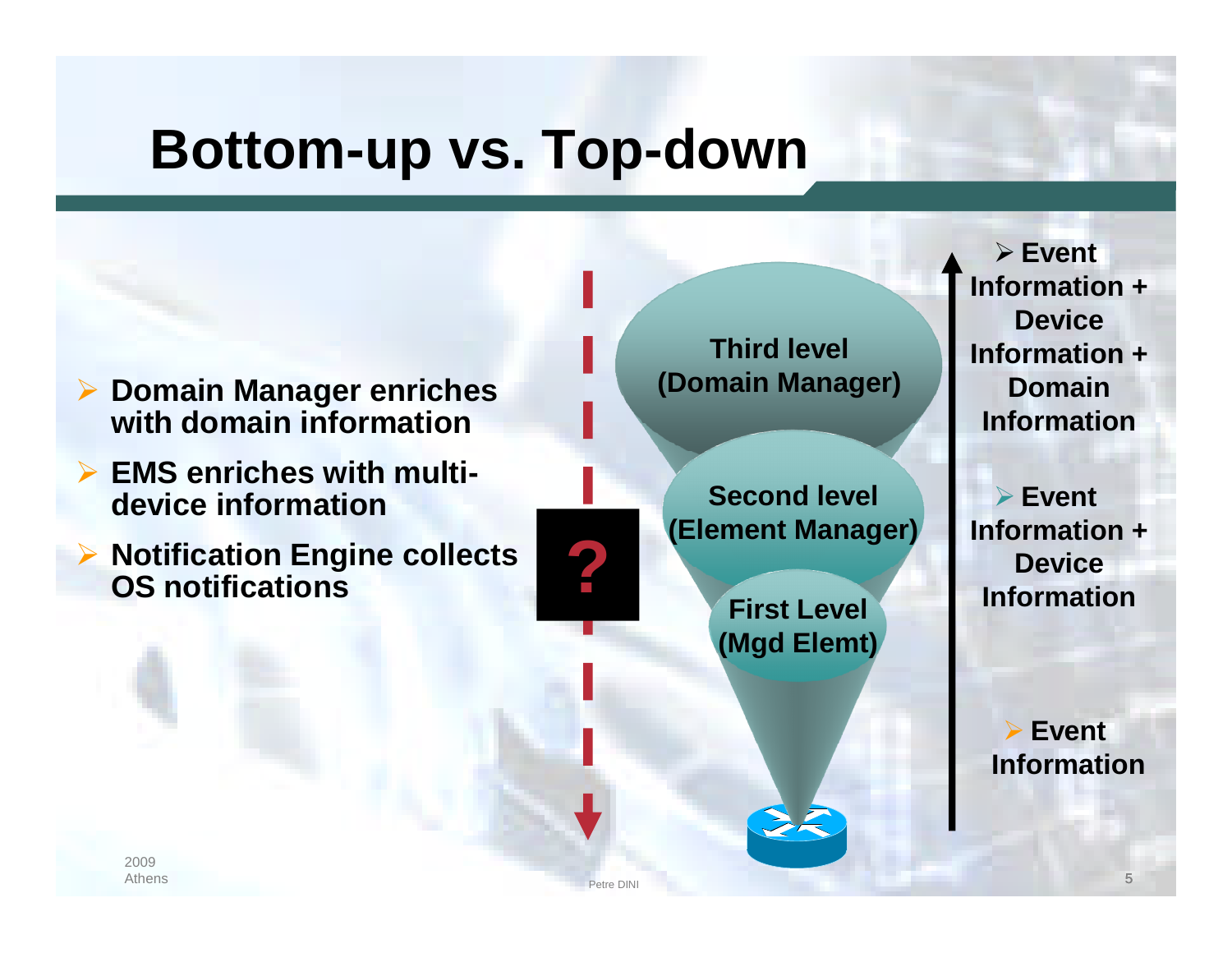# **A Layered Processing View**

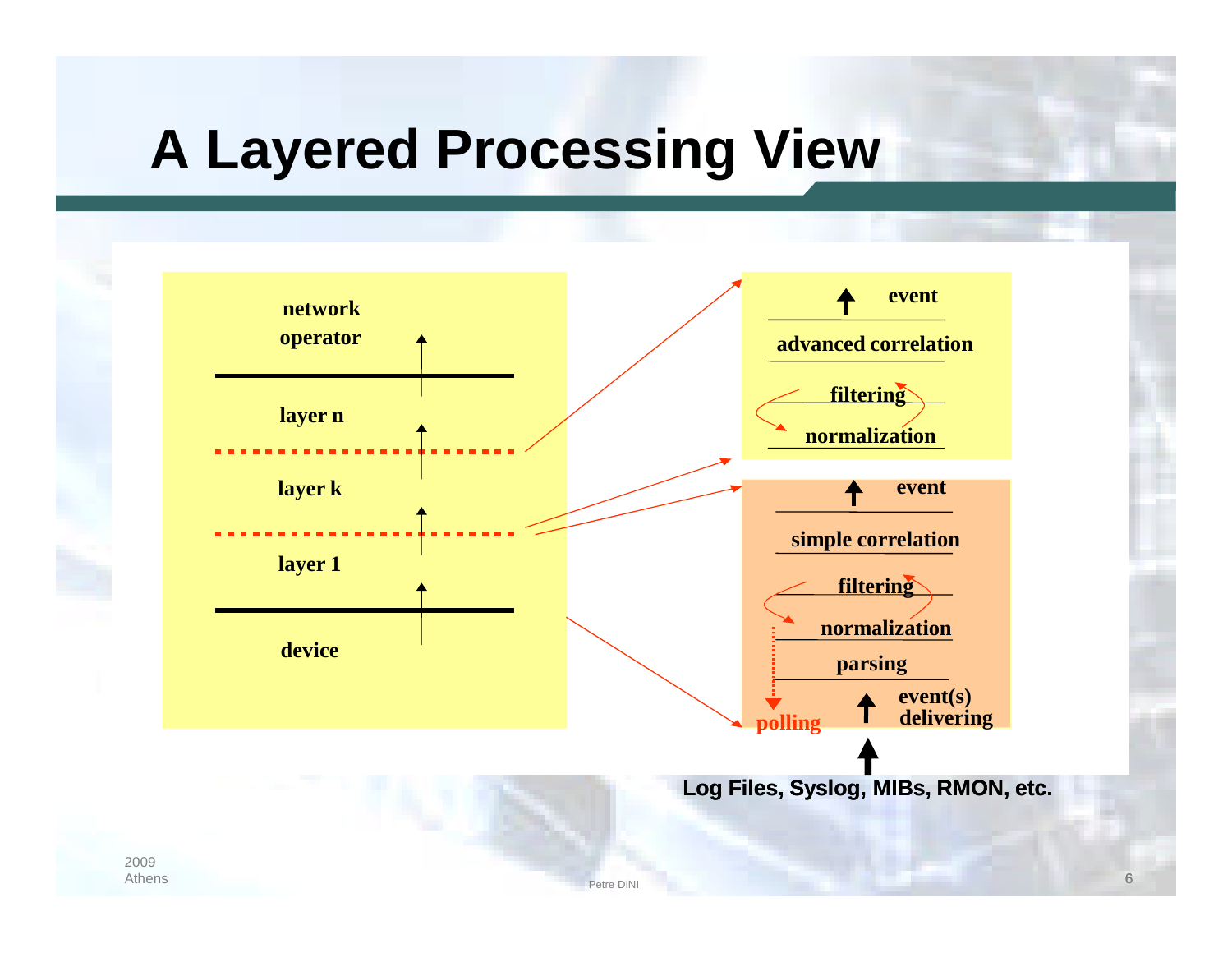# **Multi-level diagnostic**

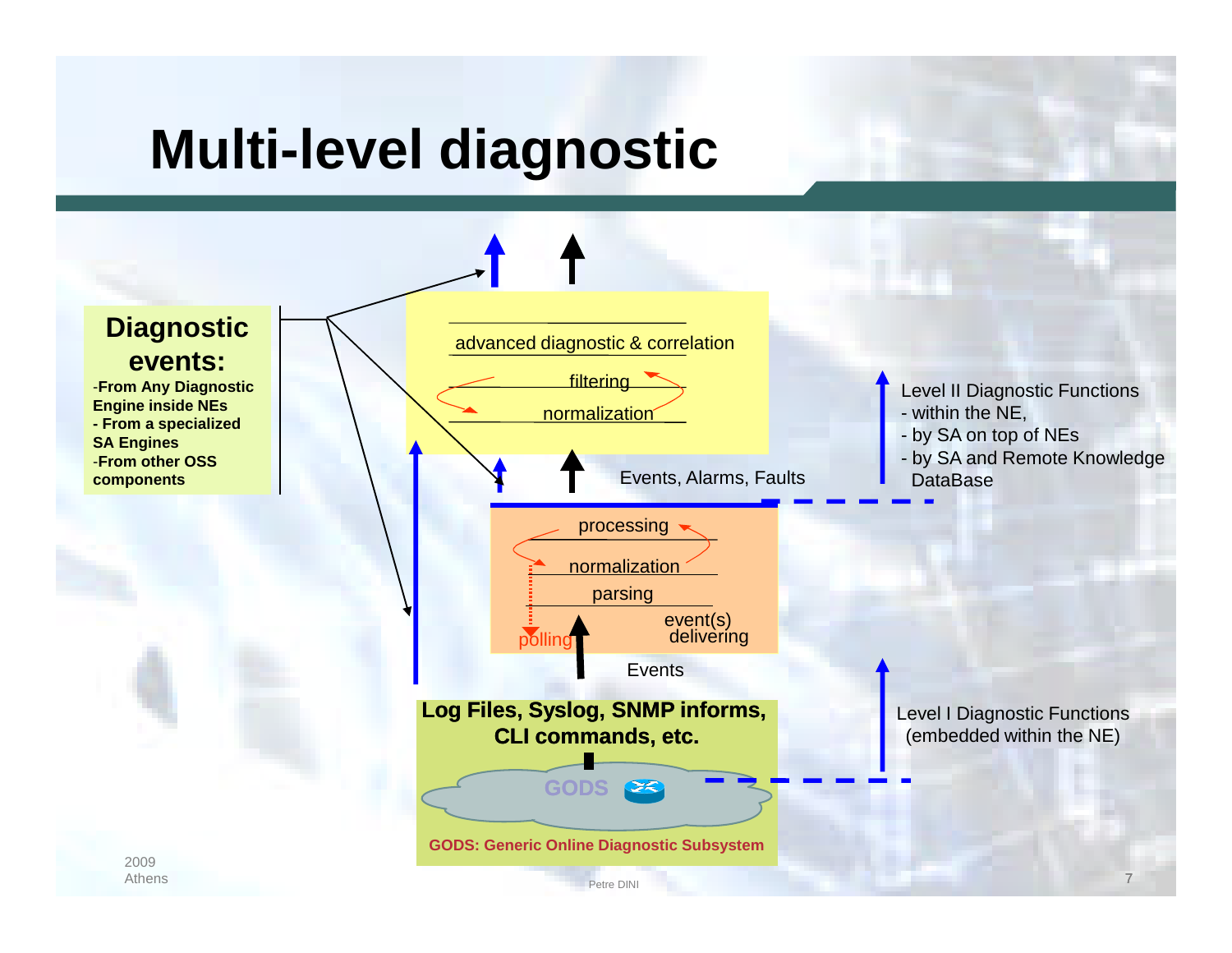# **Communication Bus**

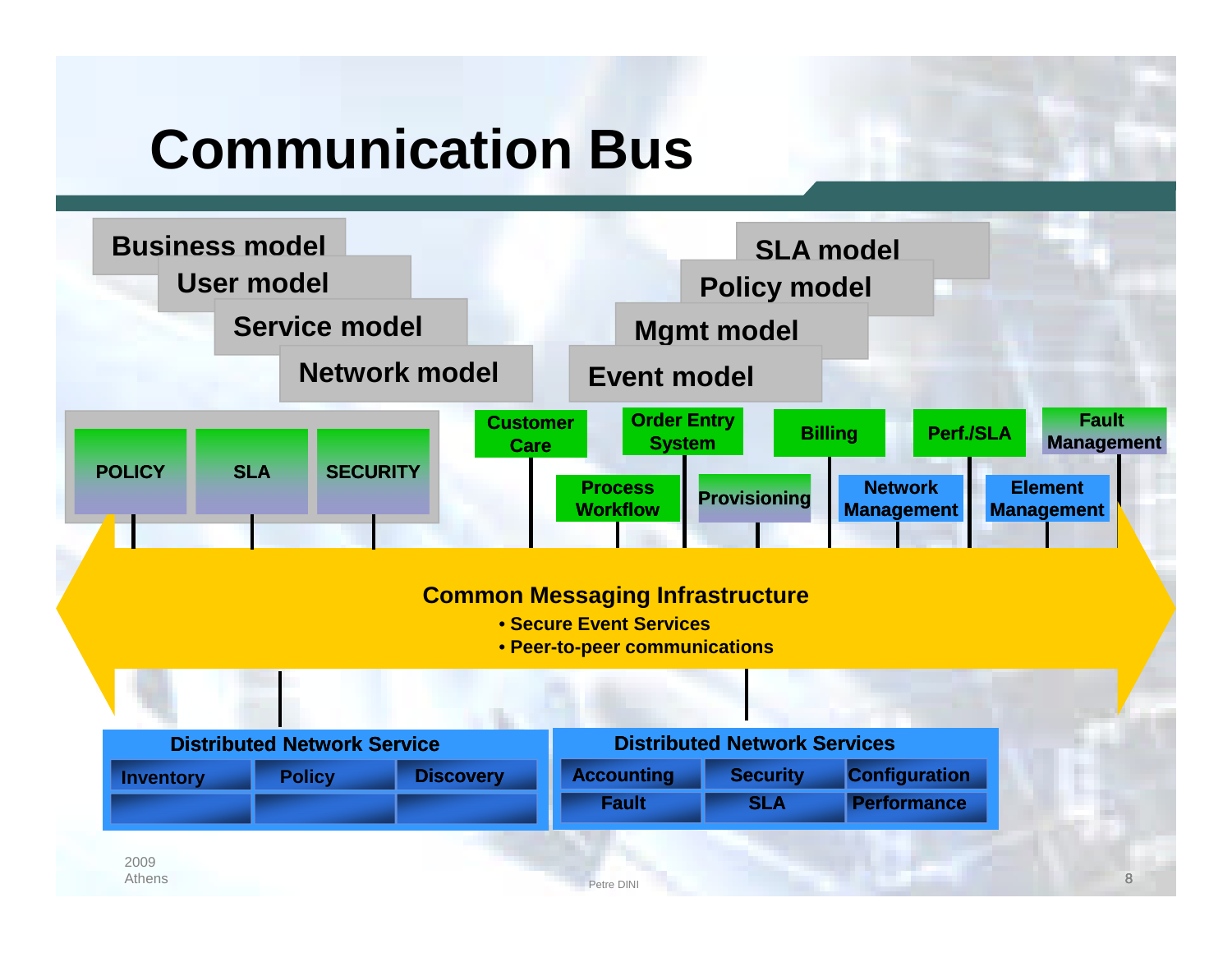#### **Evolution of Network Manageability**



#### **Network Scale, Complexity, Availability**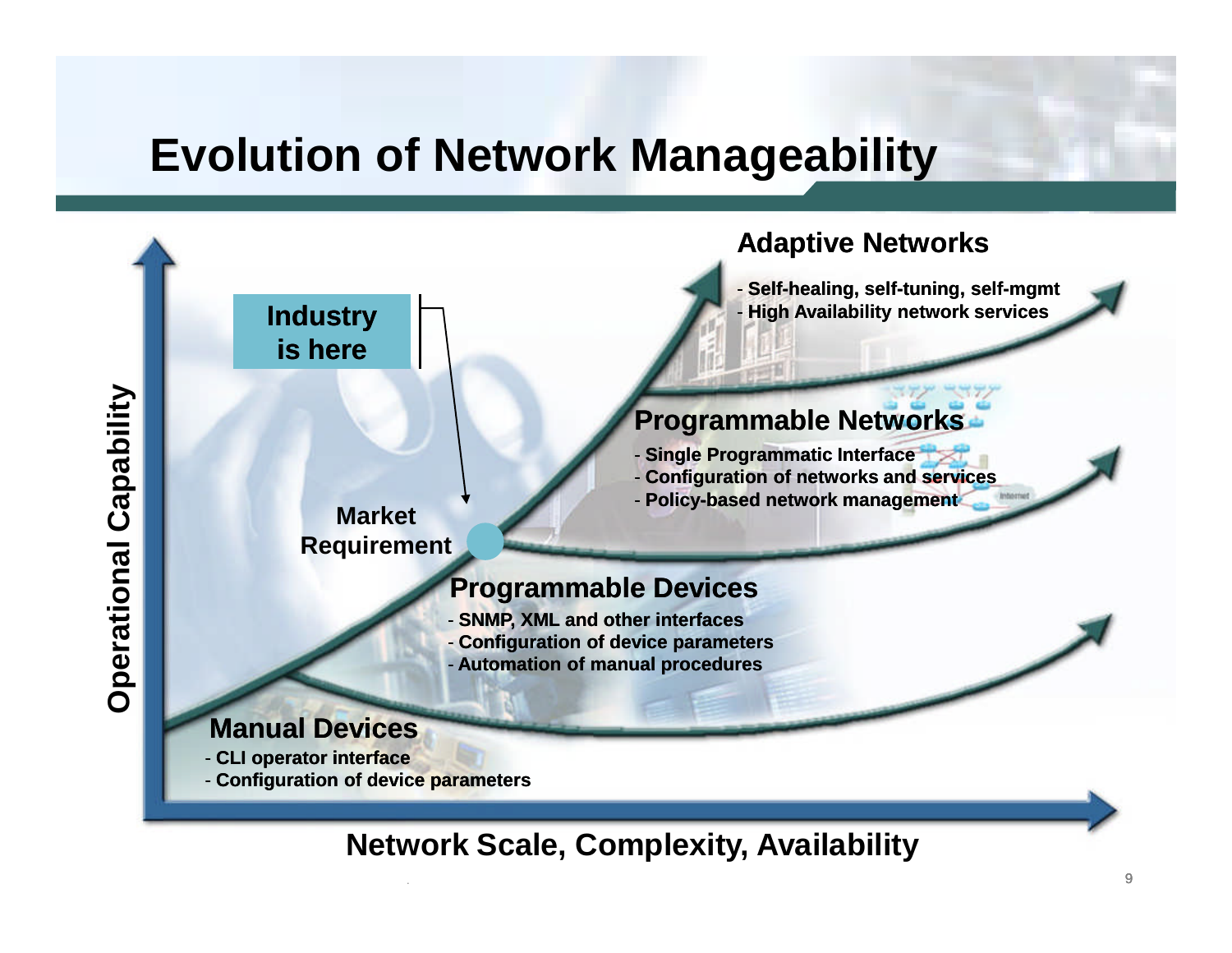#### **Evolution of Network Smartness**



**Network Scale, Complexity**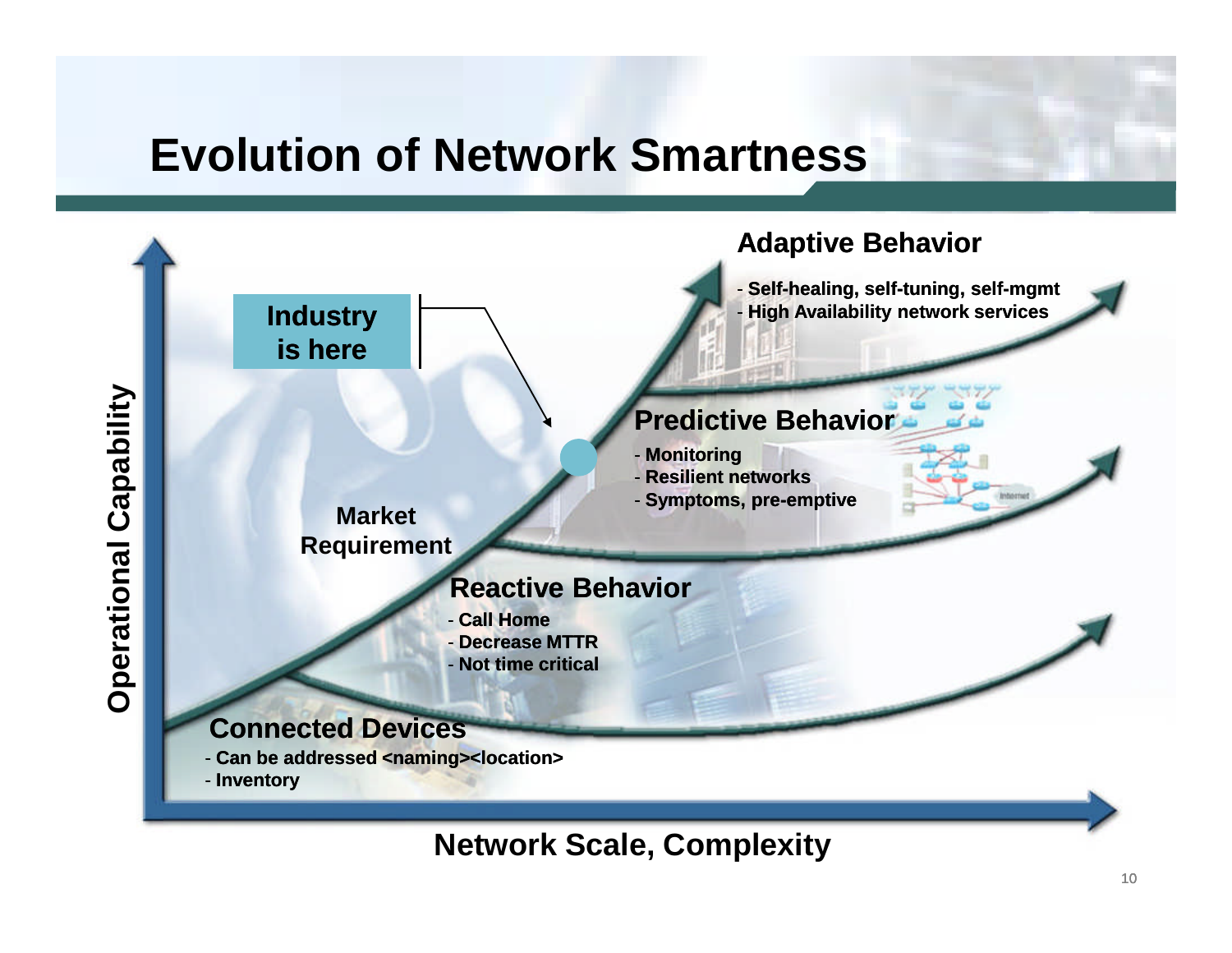### **Autonomic Computing**



**(a) Typical management control loop (b) Closed management control loop in autonomous network**

etre DINI and the contract of the contract of the contract of the contract of the contract of the contract of the contract of the contract of the contract of the contract of the contract of the contract of the contract of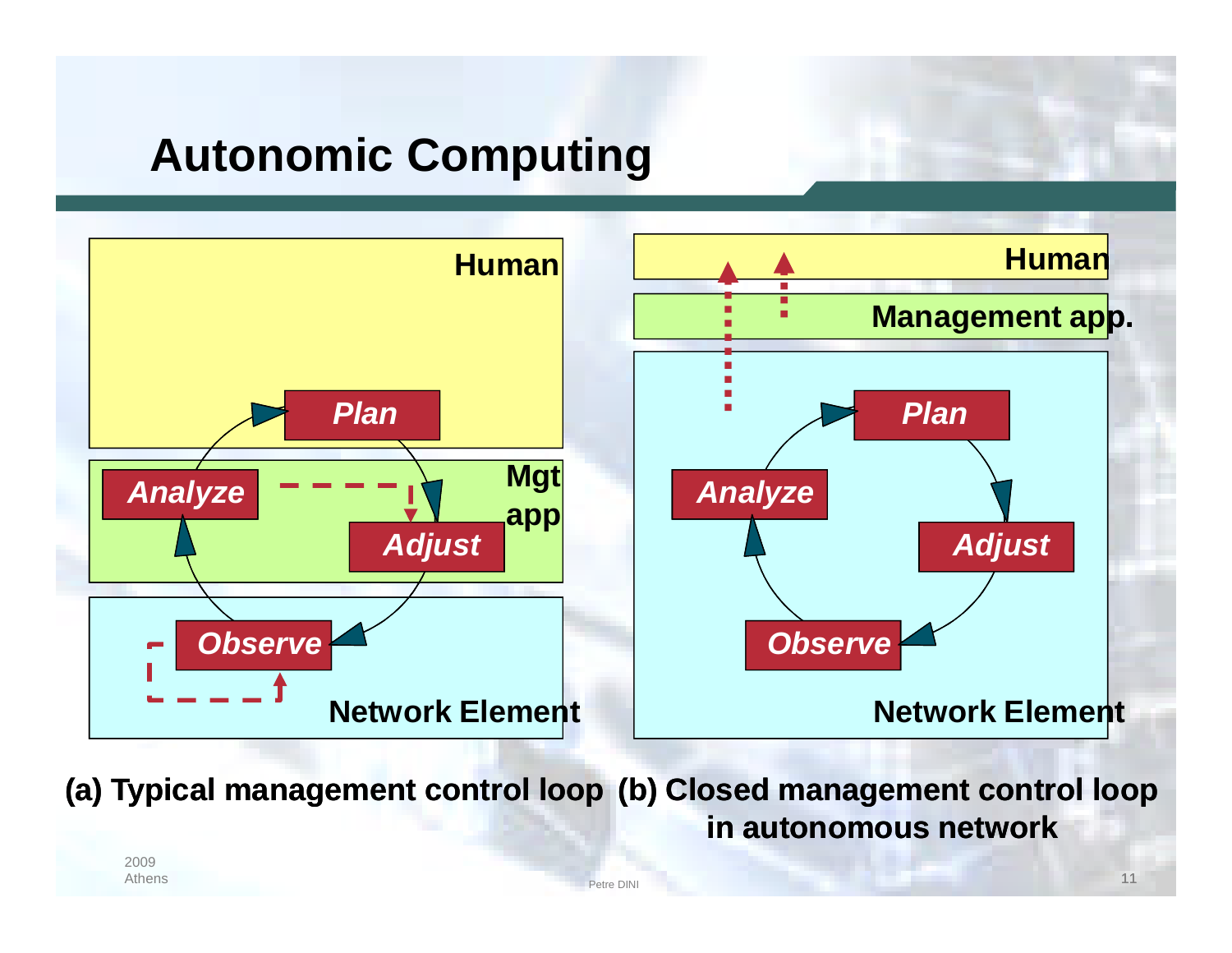# **Challenging Issues**

# **Too Many**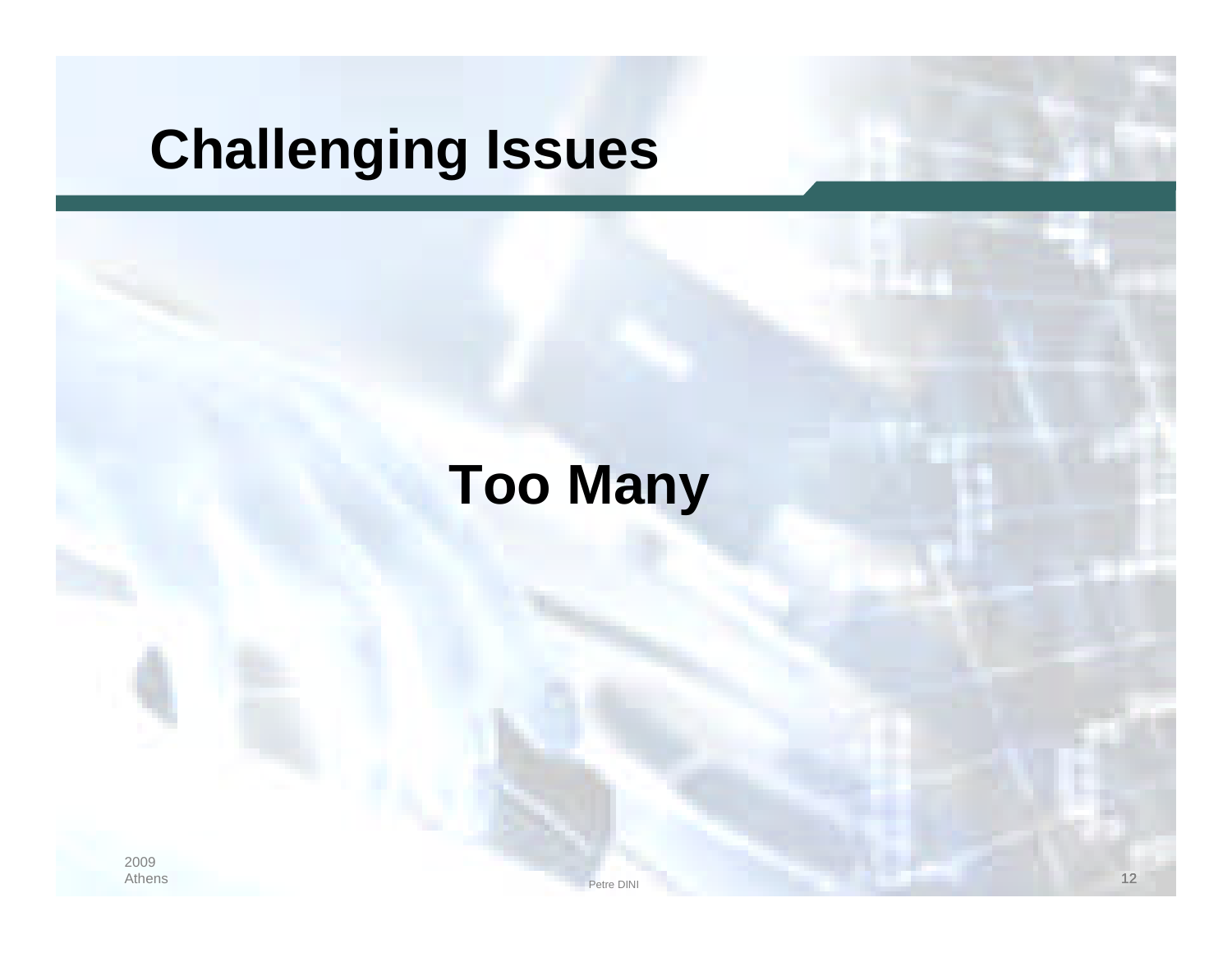## **Syntax Issues**

- **Various formats**
- **Myriad of conversions needed**
- **Lack of syntax control**

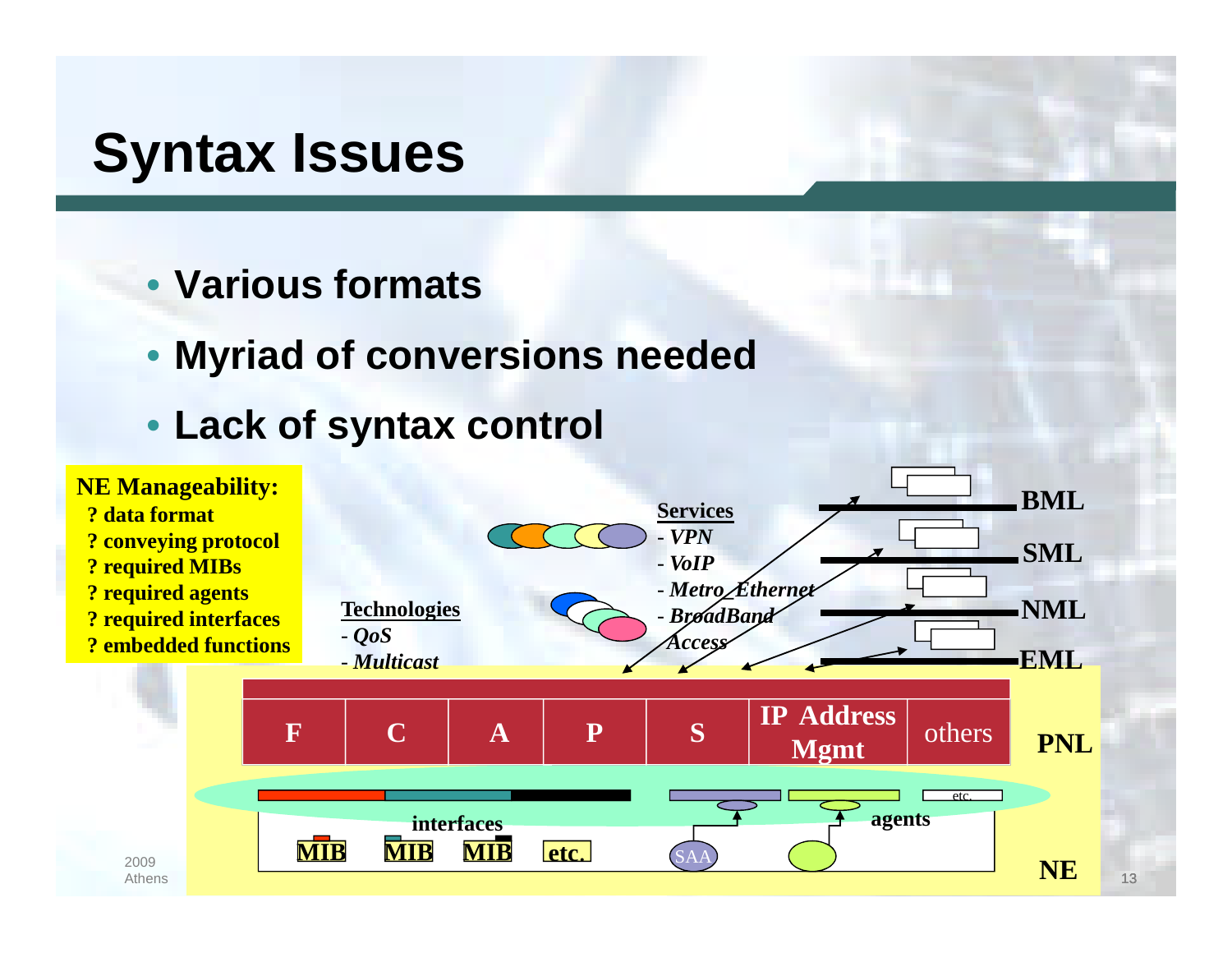### **Syslog Message "Body" Format in the IOS**

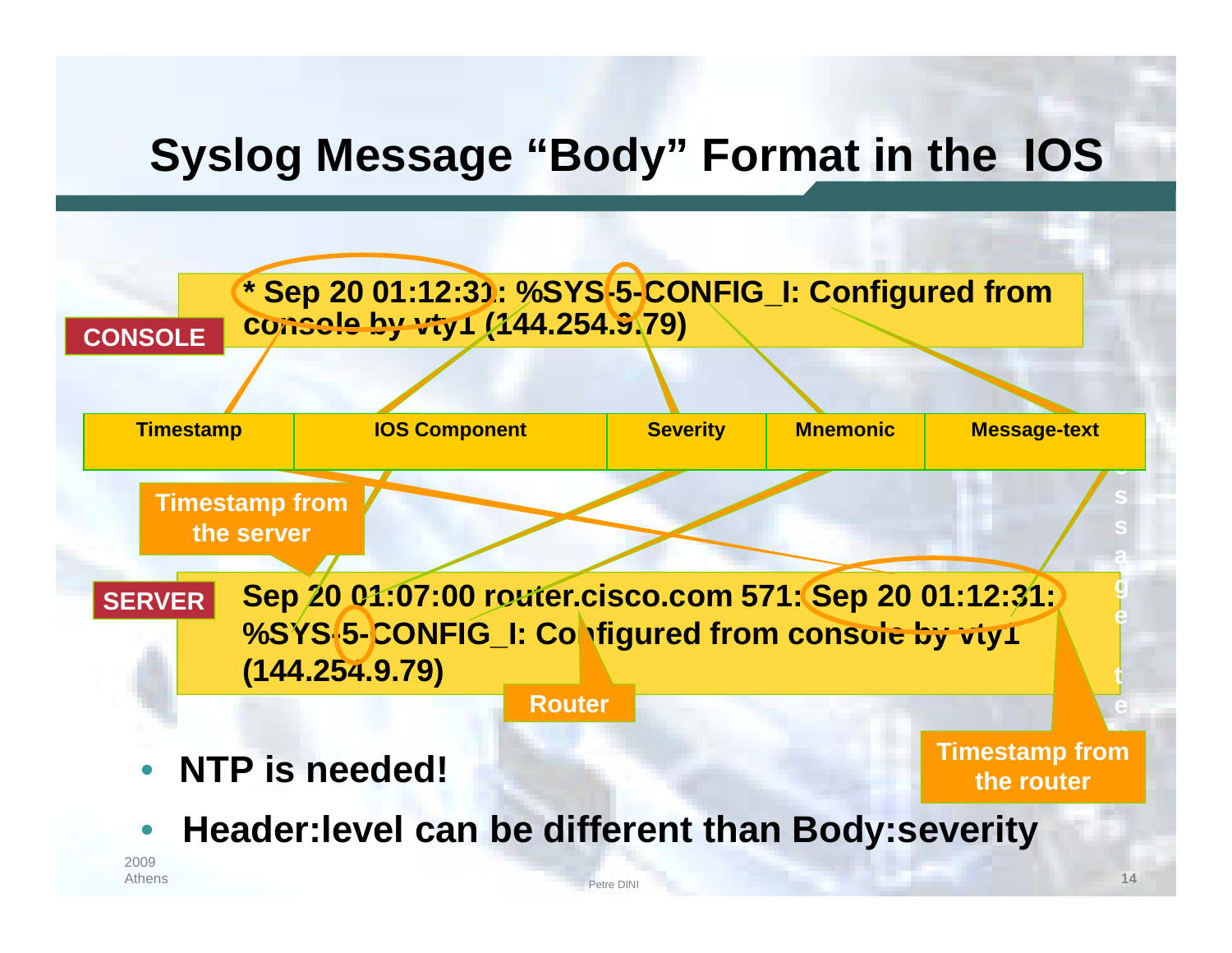# **Semantic Issues**



• **Context-defined**

## •**Smart events**

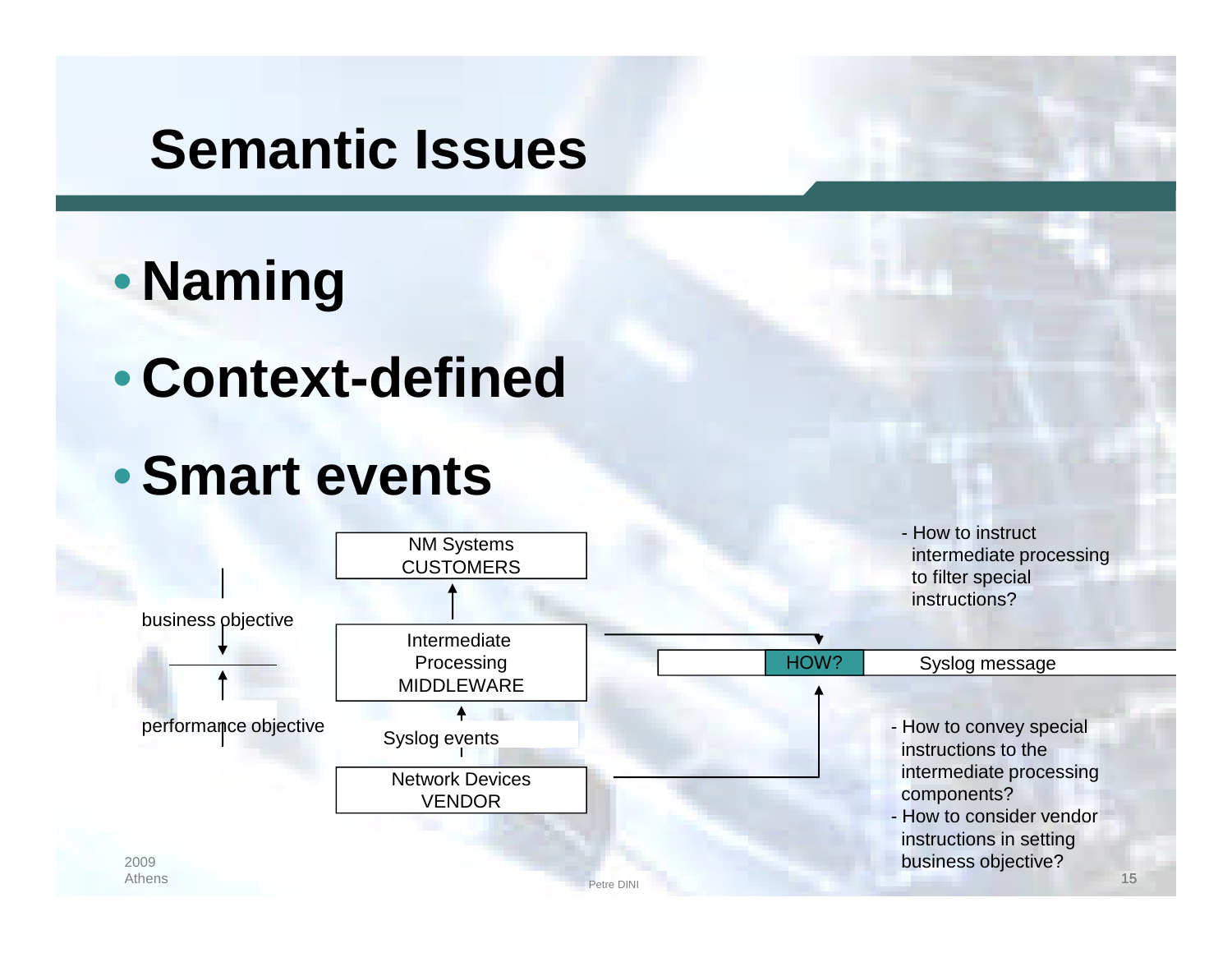# **XML Tagging is Not Enough**

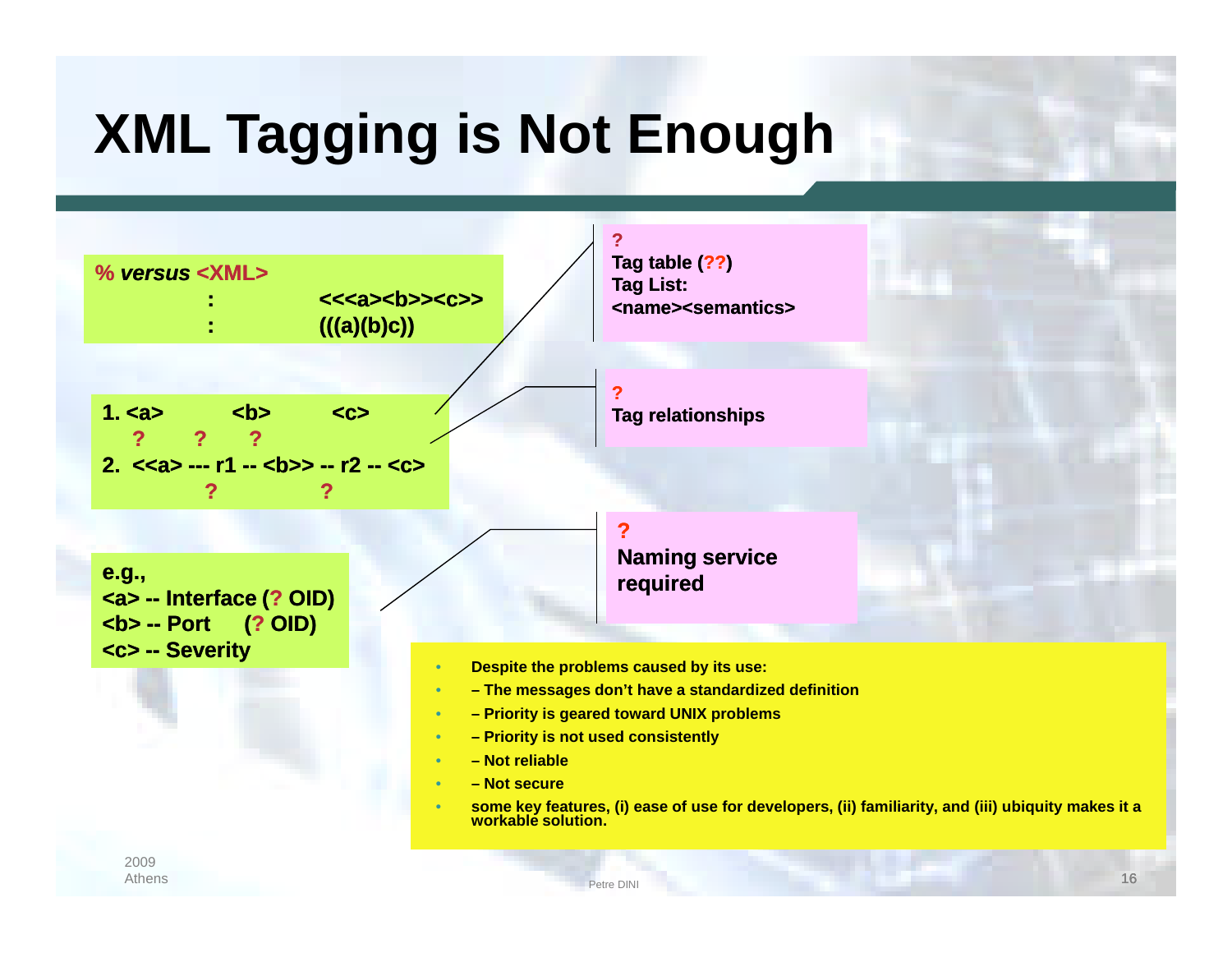## **Timestamps issues**

#### • **Format**

- **Clock-free event sources**
- **Sources-destination timestamps**
- **Delay tolerant networks**
- **Localizing processing Local synchronization Wide synchronization**
- **Reliable timestamps**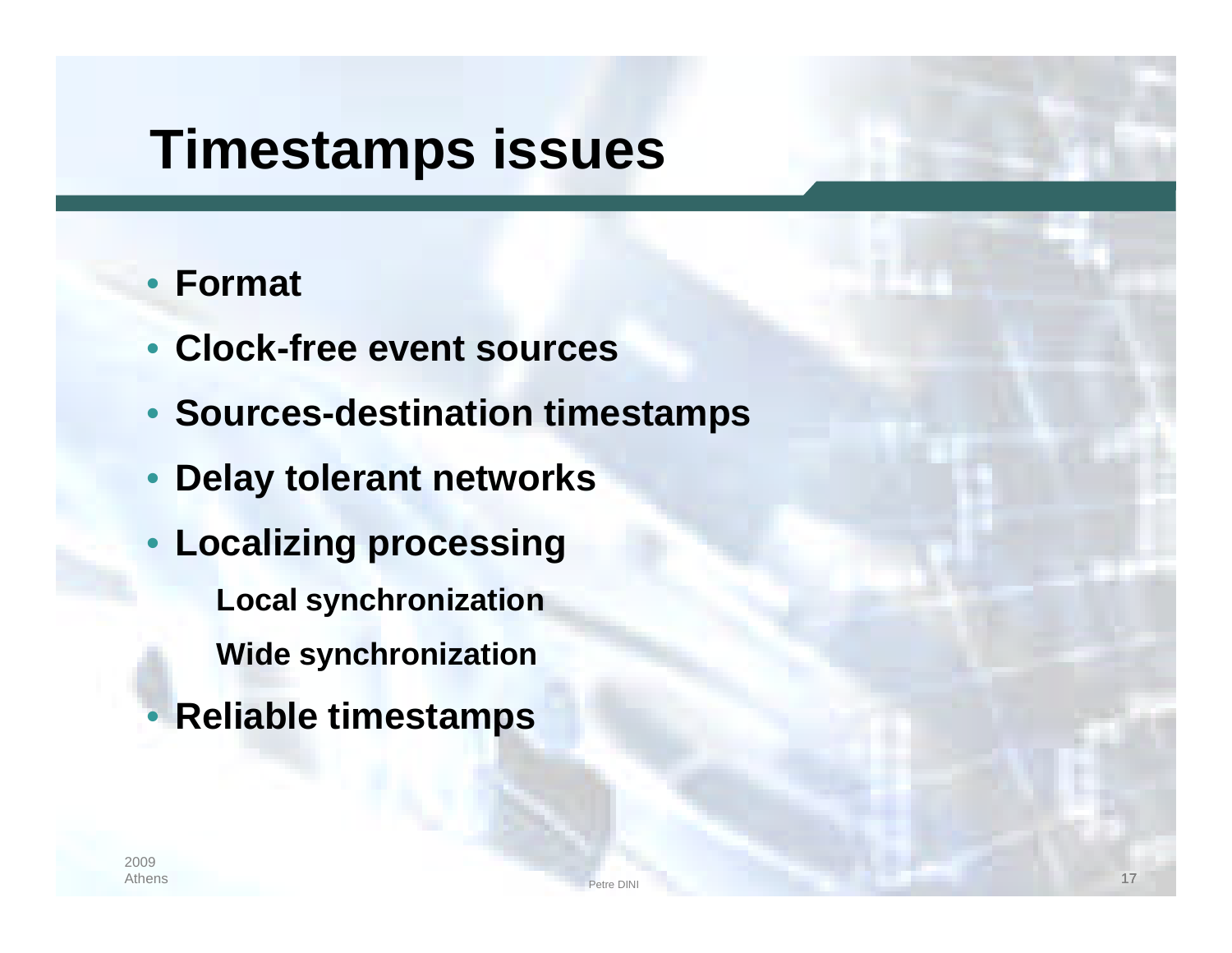# **Adding Security to Event Transport**

- **- Entity authentication**
- **- Message Authentication**
- **- Privacy**
- **- Data integrity**
- **- Signatures**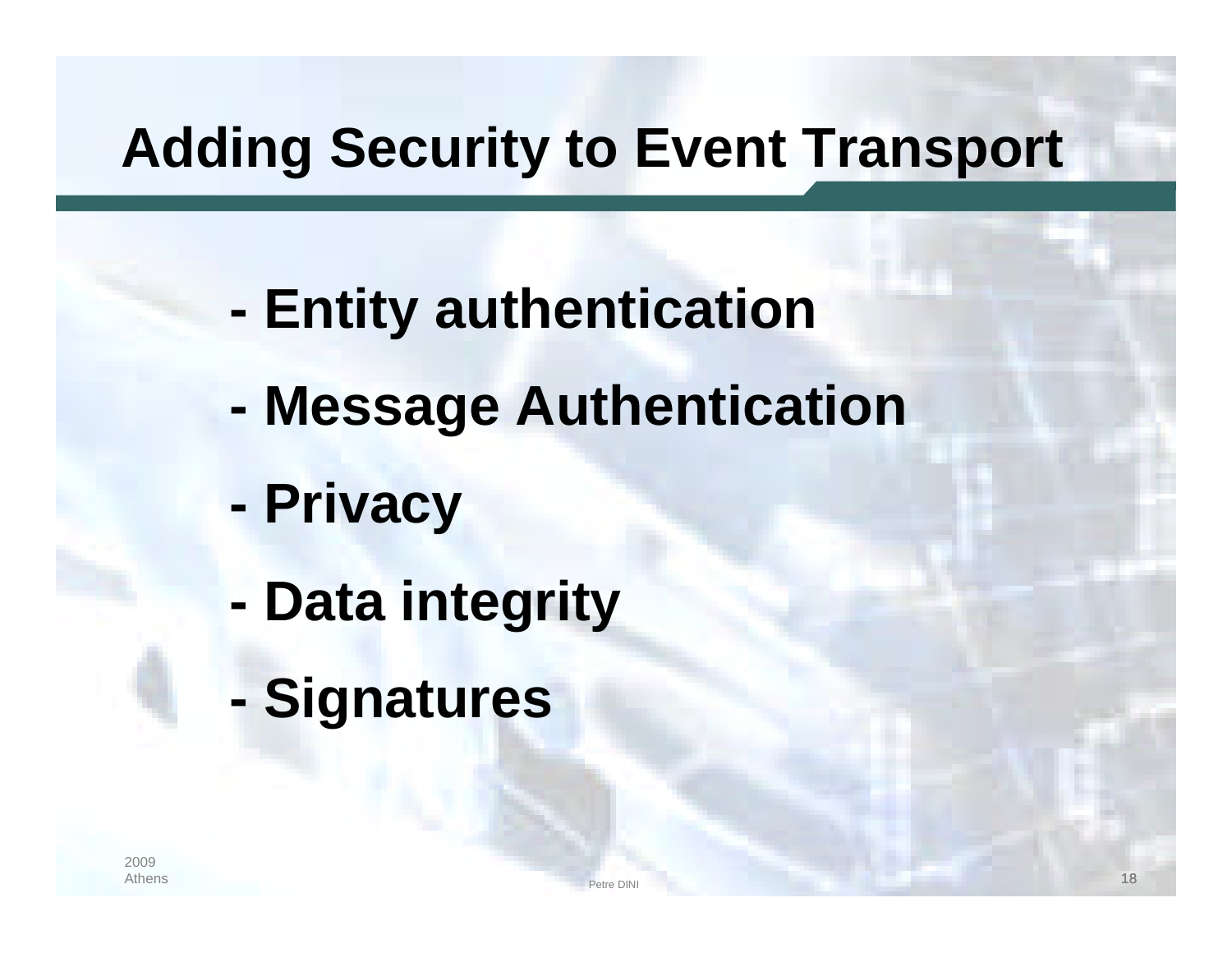# **Putting and End to Unreliability**

- **Reliable transport mechanism**
- **Partially reliable transport [weak link]**

• **?**

- **- event itself [seq numbers]-based**
- **- window-based**
- **- context-based**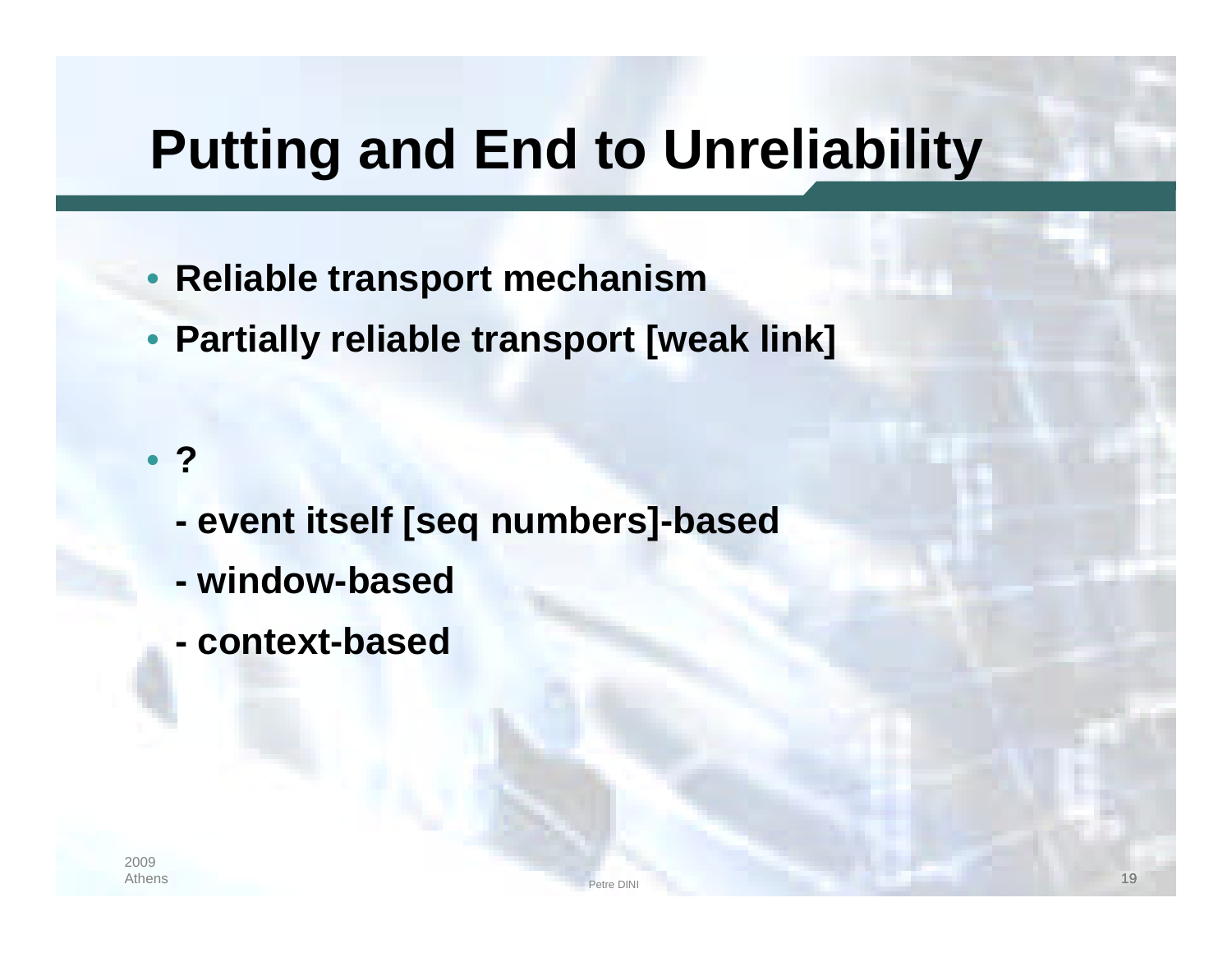# **Example: Syslog**

**[ field1] % [field2 ] % [severity ] % [ priority]%[ mnemonic] %[free form field]**

**Well identified fields [timestamps] [facility ] [severity ] [priority] [mnemonic]**

**Free form field (the richest in semantic) [..English plain text..]**

**Field separator %**

#### **Issues**

- **Number of fields varies**
- **Value space of the fields is is not uniform/standardized**
- **Semantic of timestamps is not uniform/or not defined**
- **Mnemonic is not modeled**
- **The English text is only humanly readable/useful**
- **Automation is difficult due to the "natural language processing" needs**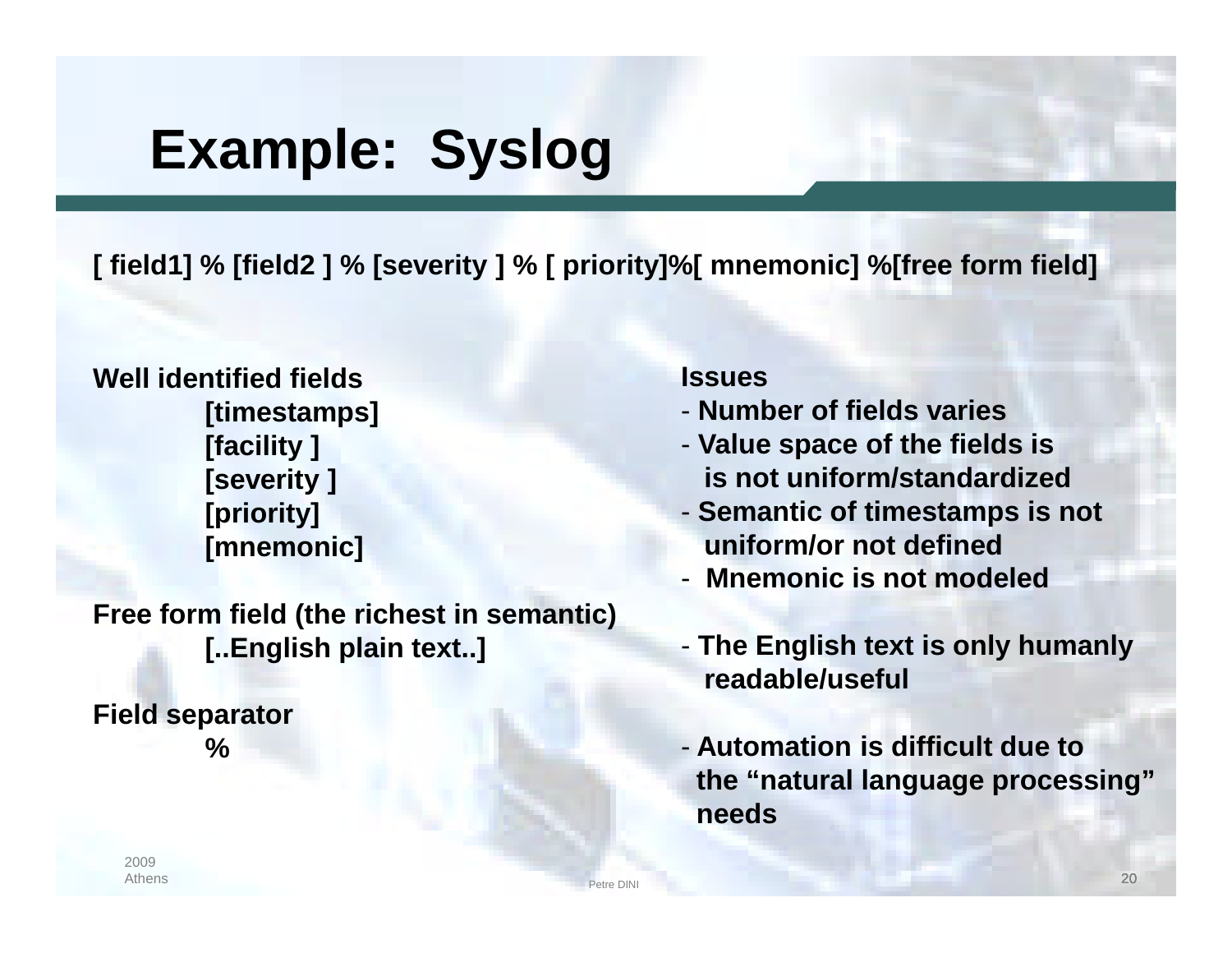# **Things started to get fixed**

- **Syslog, SNMP/MIB: IETF**
- **Adaptive message format: IBM/Cisco**
- **Intrusion detection format: IETF**
- **Anomaly report format: OASIS**
- **Incident handling format: IETF**
	- **NGN management : ITU-T [Focus group]**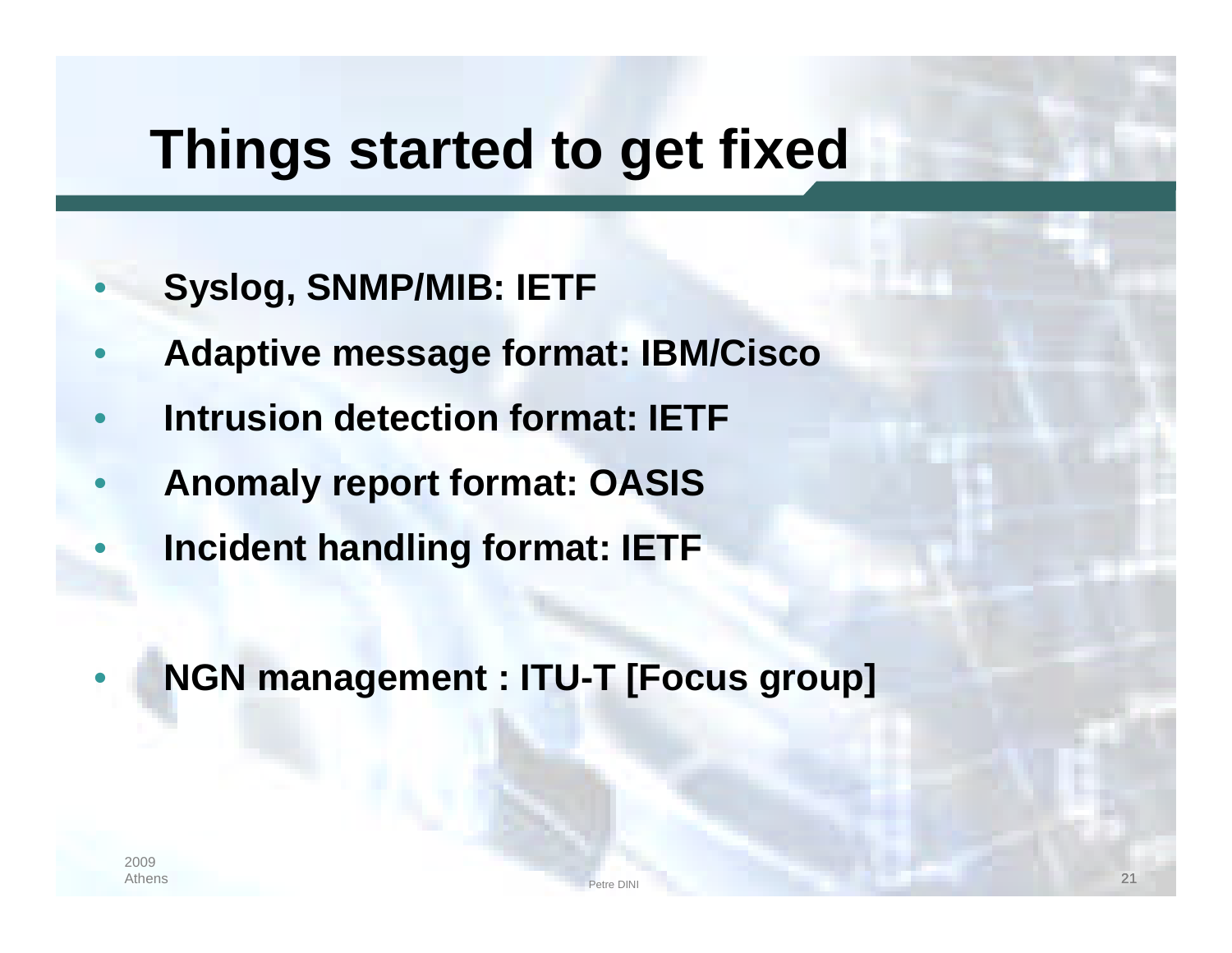## **Still to answer…**

- **Concepts such utility-based computing, autonomic computing, diagnosis-in-the-box, diagnosis out-of-box, adaptable applications, self-adaptable applications, and reflexive environments require a new approach of formalizing events, architecting event-based systems, and integrating such systems.**
- **Additionally, GRID systems bring into the landscape the concept of intermittent and partial behavior related to resource sharing that may require a special semantic on SLA/QoS violation events.**
	- **Events related to traffic patterns and the dynamics of performance and availability changes in such environments requires particular metrics and processing, as well [accounting, outage].**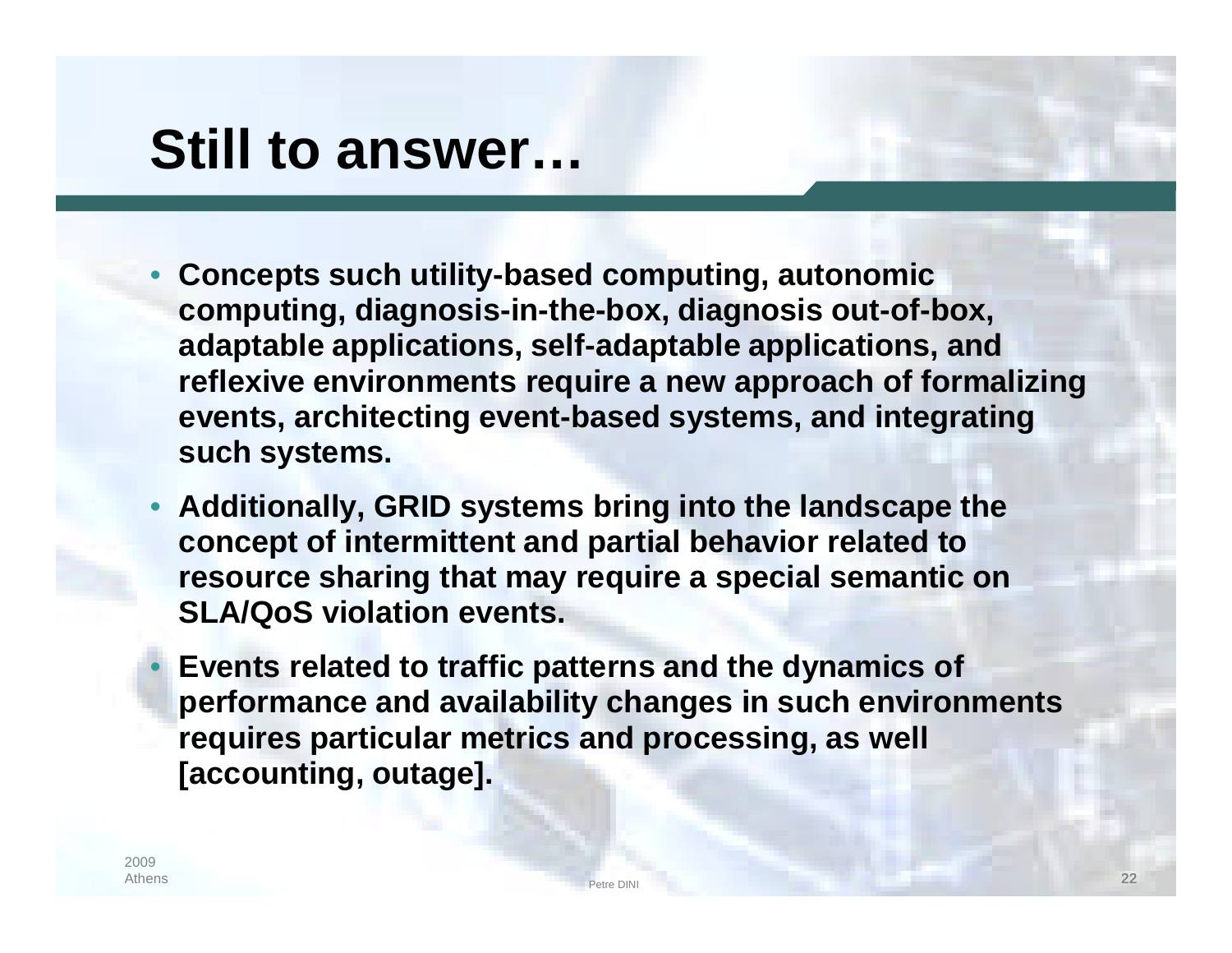## **On diagnosis**

#### • **Case study**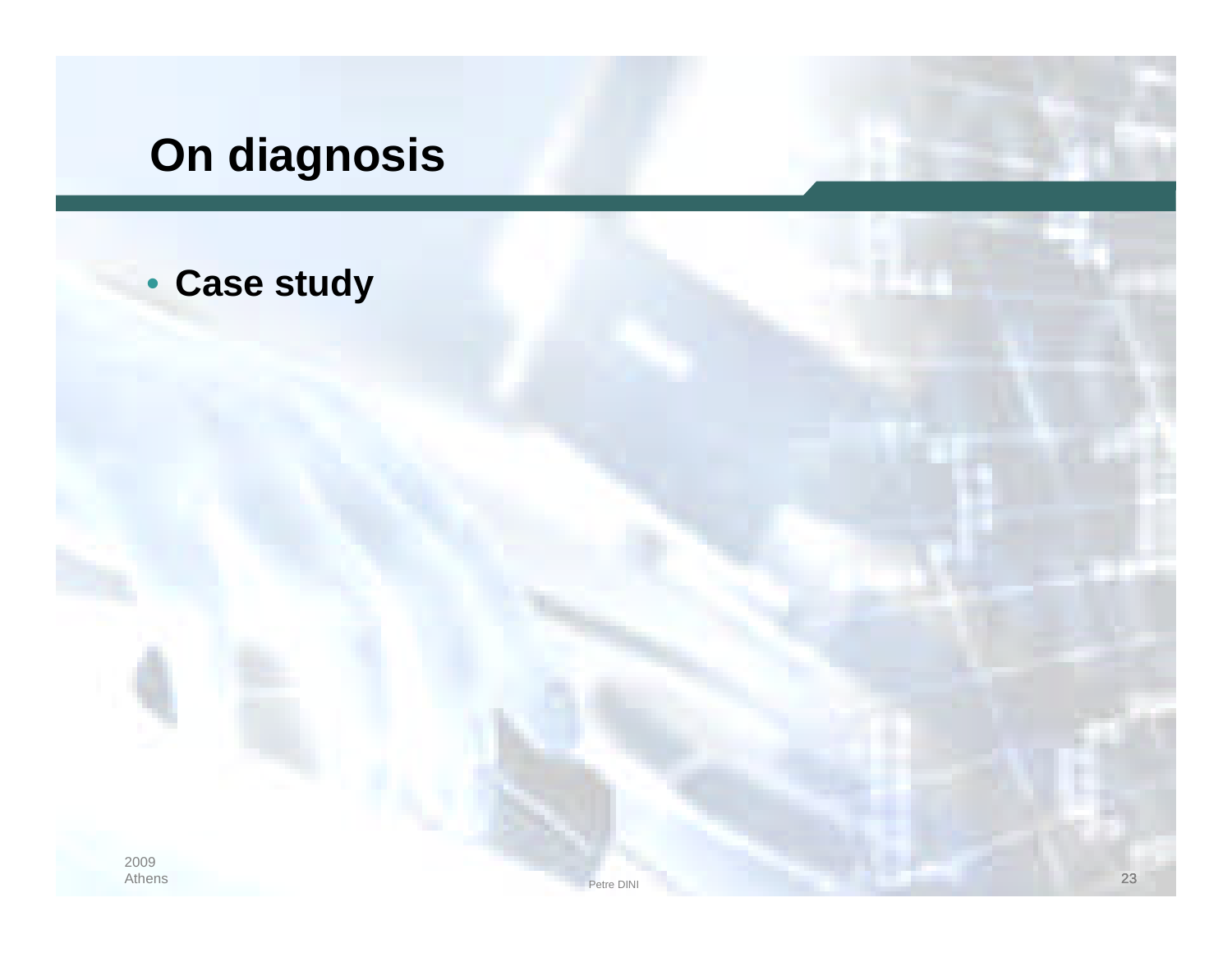### **Background on systems diagnosis**

- **In the field of system and network diagnosis, there is a variety of modeling and inference methods reported in literature.**
- **However, very few are focusing on the validation and knowledge transfer in case of similar symptoms.**
- *Adaptive framework for diagnosis validation* **and transfer of information from successful outcomes for future use and optimization of the diagnostic activity.**
- **It is shown that this mechanism allows a post-validation of successful diagnosis actions, optimizing the diagnosis process and increasing its accuracy.**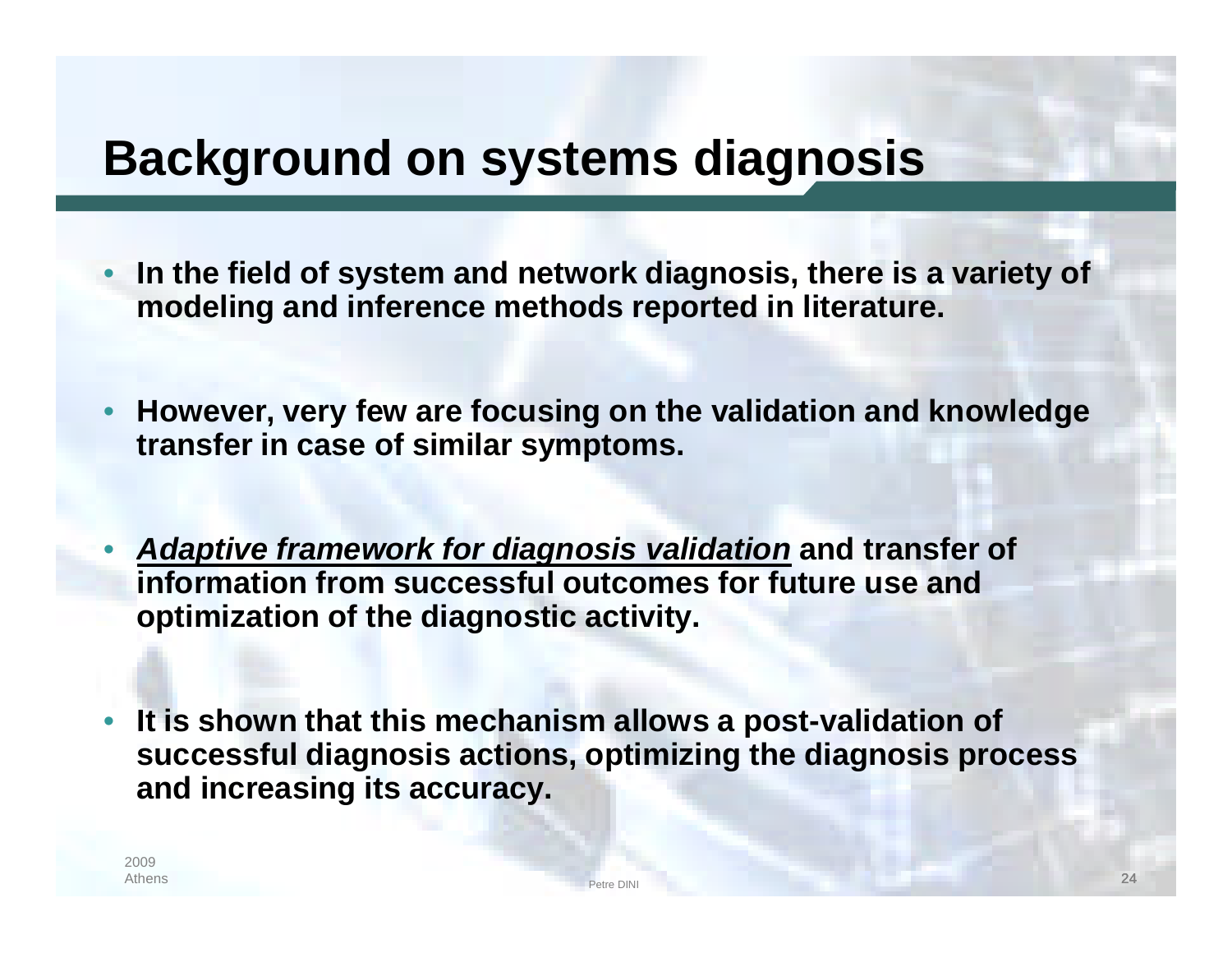## **Diagnosis Theory –i-**

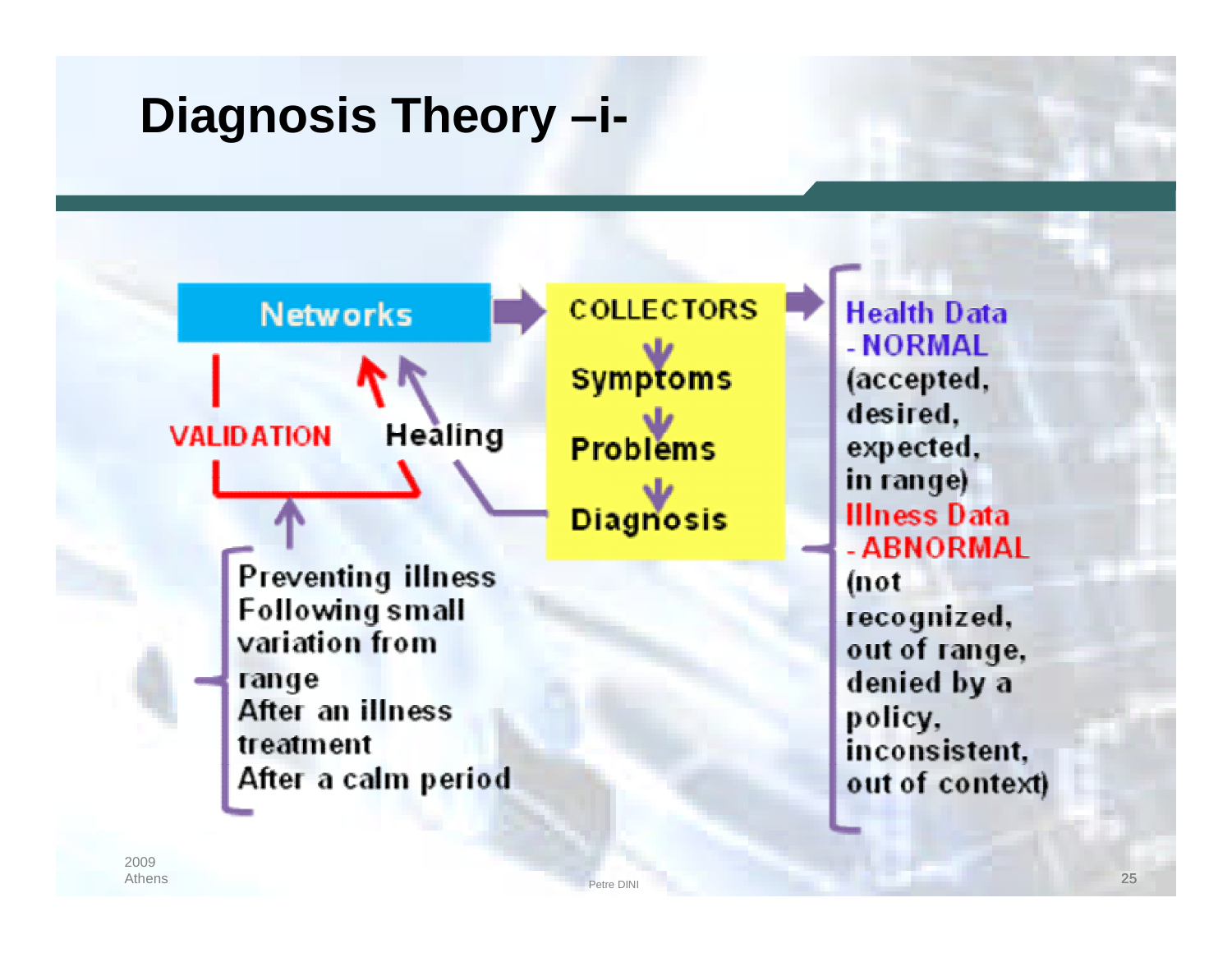## **Diagnosis Theory –ii-**

• **We can identify two loops of the diagnosis process:**

- **(a) one loop deals with measuring the system parameters (system state, events, i.e., pre-conditions) and taking the most suitable actions; this is referred to as the** *diagnosis loop*
- **(b) a second loop deals with validating that the corrective actions were indeed successful; this is referred to as the** *validation loop***.**
- **The** *validation loop* **has two main goals:**
	- **(a) to establish the new state of the system, i.e., post-conditions and**
	- **(b) to gather knowledge on how to solve future similar situations, in case the actions taken were considered successful.**
- **In general, there is little or no cross-interaction between these two loops.**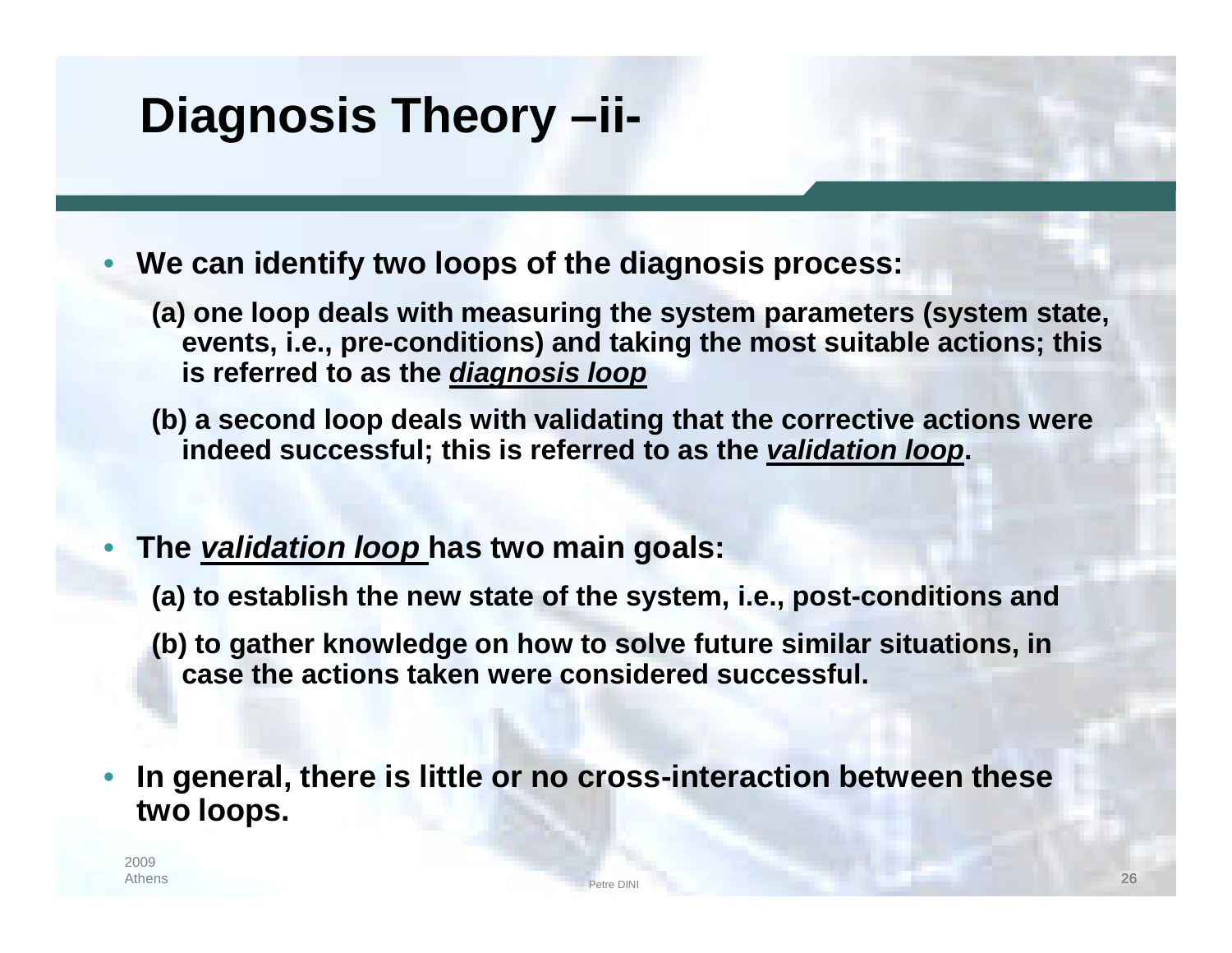## **Approaches**

- **There are many modeling and inference methods of diagnosis, deriving from artificial intelligence, graph theory, neural networks, information theory and automata theory.**
- **The most widely used diagnosis techniques are** *expert or knowledge-based systems* **(rule-, model- and case-based systems, decision trees and neural networks).**
- *Rule-based* **techniques provide a powerful tool for eliminating the least likely hypotheses in small systems**
- **Model traversing techniques use object-oriented representation of the system. They are usually** *event-driven***.**
- *Graph-theoretic techniques* **employ a Fault Propagation Model (FPM), which is a graphical representation of all faults and symptoms occurring in the system and commonly take the form of causality or dependency graphs.**
- **Some** *graph-theoretic techniques* **include divide and conquer algorithm, context-free grammar, codebook technique, belief-network approach, and bipartite causality graphs.**
- **Open problems:**
	- **multi-layer fault diagnosis,**
	- **distributed diagnosis,**
	- **temporal correlation fault diagnosis in mobile ad hoc networks**
	- **root-cause analysis in a service-oriented environment.**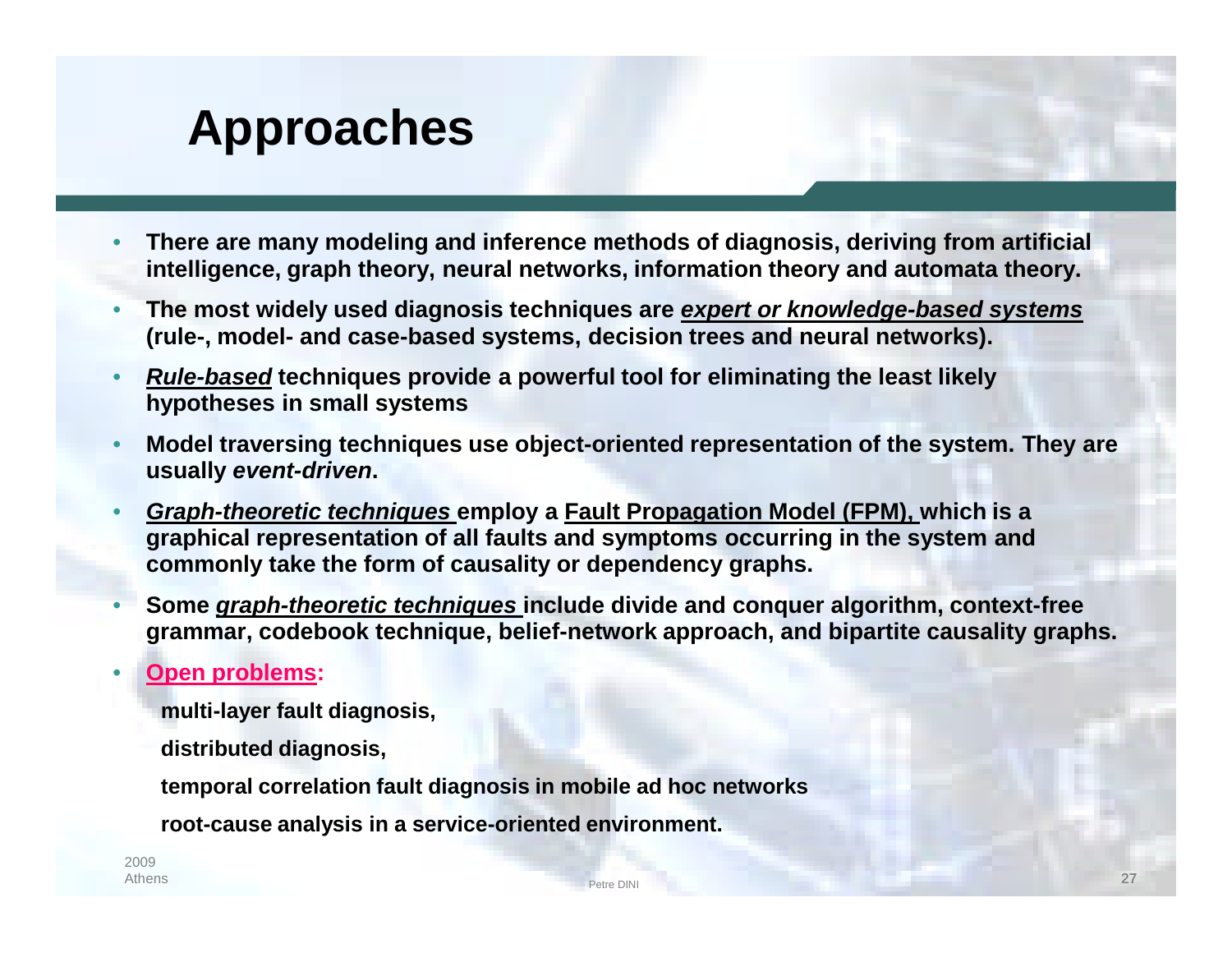### **Situation-based Diagnosis System**

#### • **Basic Concepts***:*

*Symptoms* **are external manifestations of failures (e.g., alarms)**

- **S***ituation* **represents the symptoms and the failure state of the system in consideration.**
- *Problem* **represents the failure state of the system and possible causes. This concept allows us to deal with events which might not be directly observable.**
- **C***ontext* **represents a subset of states (including system topology, dependencies, configuration, etc.), services and their users, at a given time.**

*Quality of Diagnosis (QoD)* **into the validation loop. This concept will drive more accurate decisions, based on past successful actions applied to similar situations.**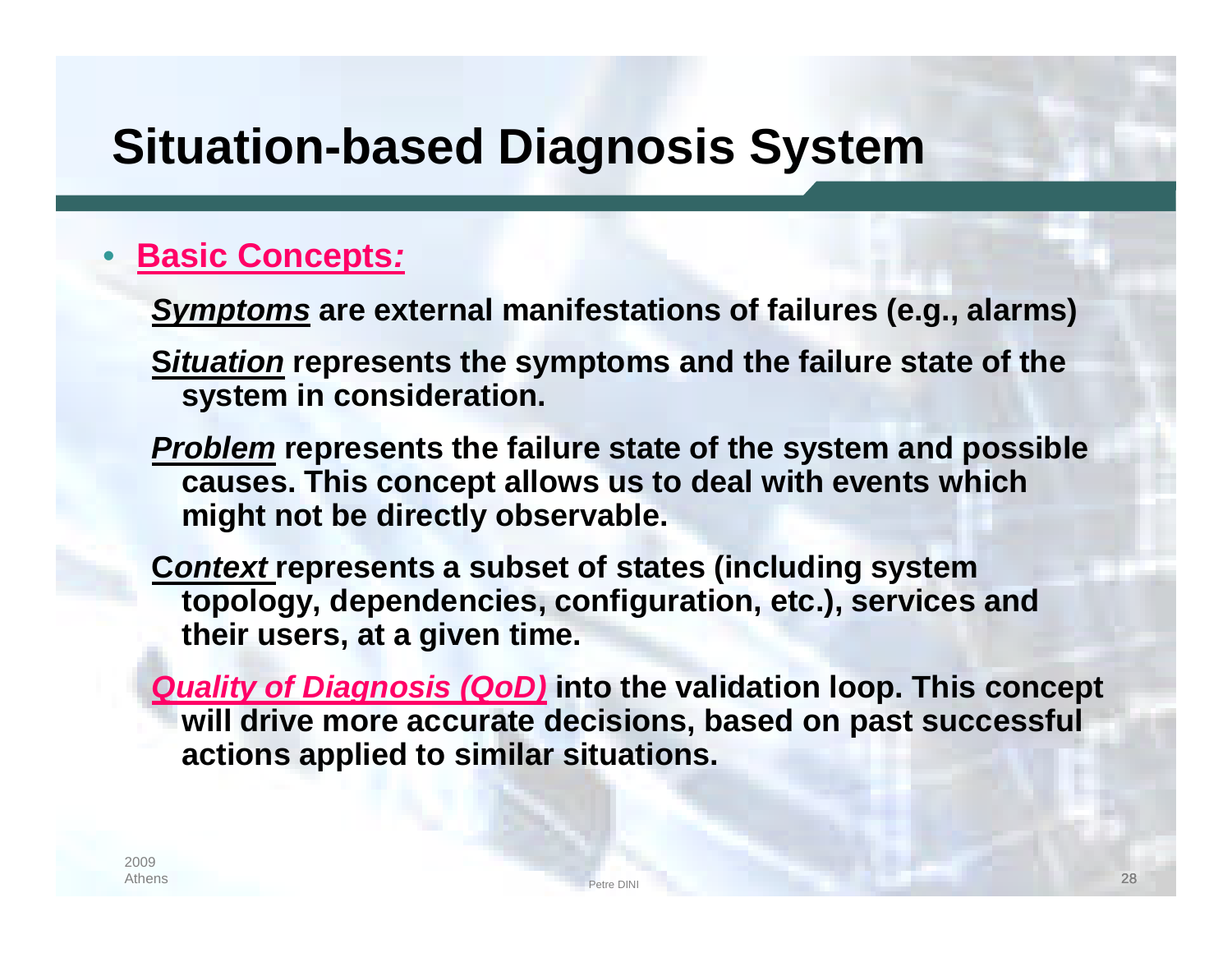## **Basic Concepts Relationship**



#### • **We identify 3 system states:**

*Type X* **- states producing observable symptoms that indicate failures**

*Type Y* **- states producing nonobservable events of failure**

*Type Z* **-behaviorally expected states that are not associated with failures**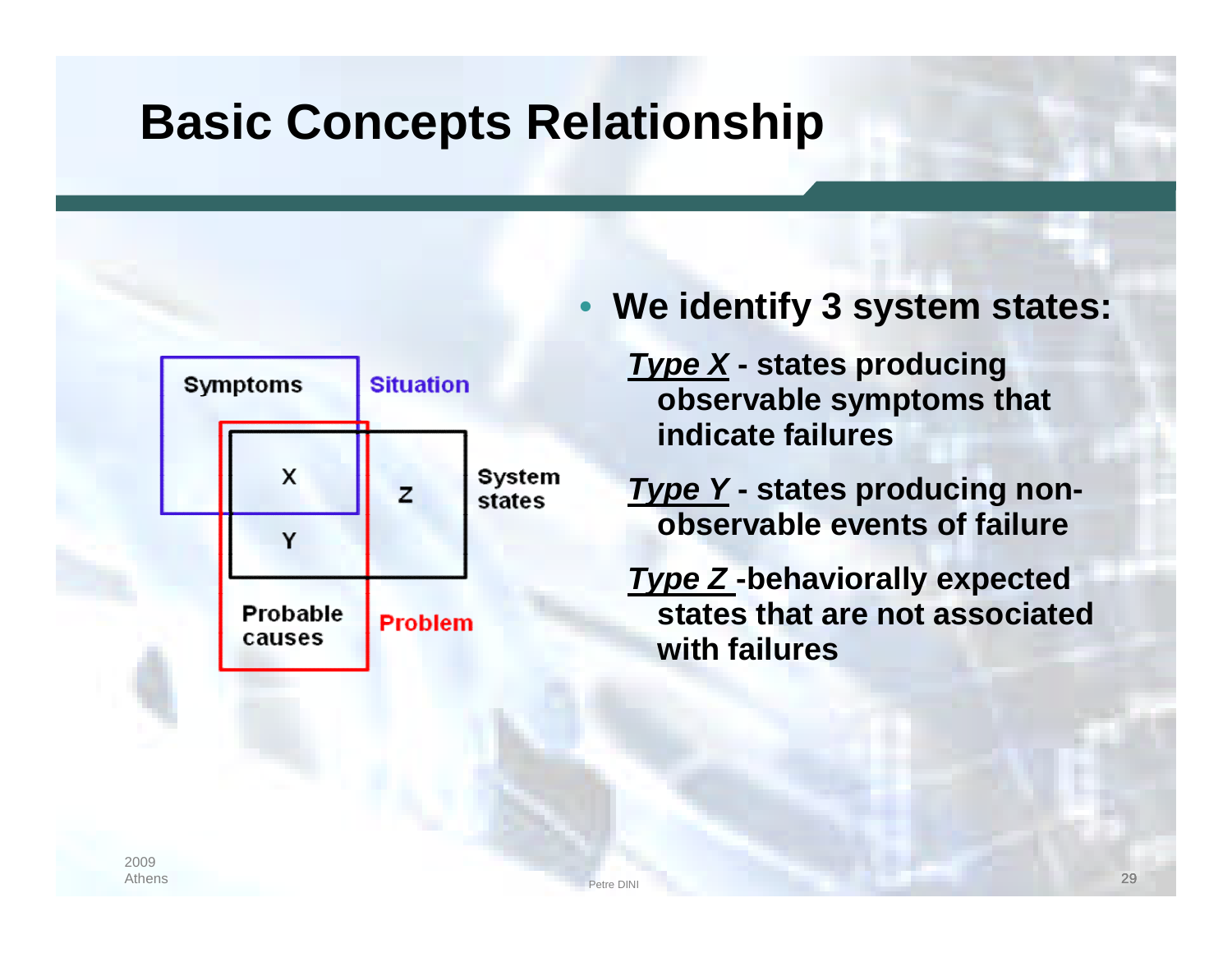### **Approach on the Diagnosis Loop –i-**

**The** diagnosis process **can be summarized by**  $(E)S \rightarrow P \rightarrow D(A)$ 

**where S, P, D, E, and A are Symptoms, Problems, Diagnosis, Events, and Actions**

- 3 types of symptoms**, based on the completeness of the information coming from the system:**
- (1) *Reactive* **- A set of events may reflect a set of problems that can be repaired by a set of diagnosis actions. In particular, the set of events may be received is a certain time window. In the case of reactive symptoms, most of the events occur spontaneously, i.e., SNMP traps, informs [16].**

**(i) Time-agnostic diagnosis:**

 $[e_1, e_2, e_3, \ldots e_n] \to \{p_i\} \to \{d_i\}$ 

**(ii) Time-oriented diagnosis (temporal context)**

 $[e_1, e_2, e_3$ .... $e_n]$ t<sub>1</sub>  $\rightarrow$  {p<sub>i</sub>}t<sub>1</sub>  $\rightarrow$  {d<sub>i</sub>}t<sub>1</sub>

where  $s_i$ ,  $p_i$ ,  $d_i$ ,  $e_i$  and  $a_i$  represent a given instance of a symptom, problem, **diagnosis, event and action respectively.**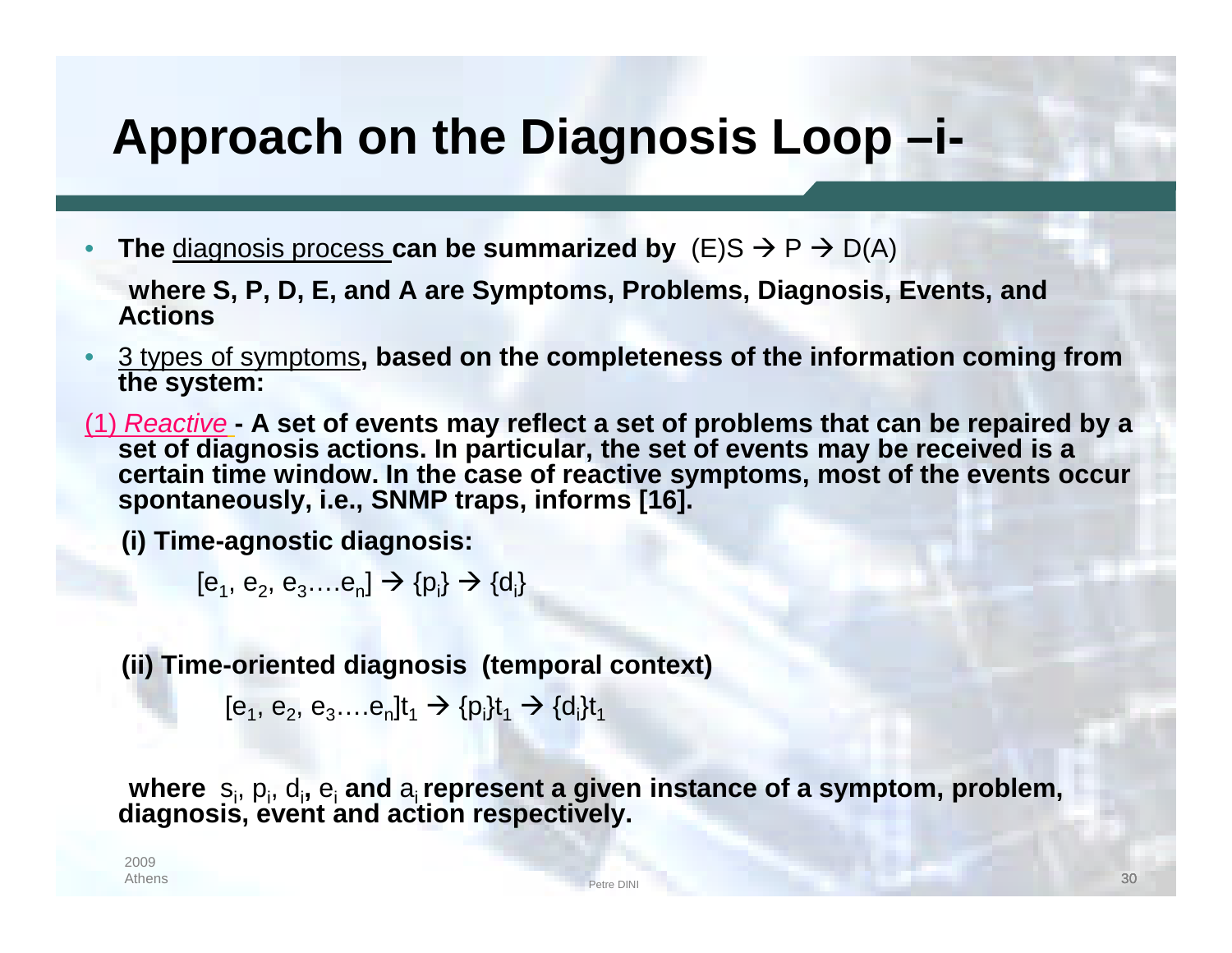### **Diagnosis Loop –ii-**

(2) *Proactive* **- A set of events may be missing just one extra event before being able to infer a set of problems associated with the system. Depending on the nature of the event still to come, a different set of problems can be inferred.**

$$
[e_1, e_2, e_3...e_{n-1}] + [e_n] \rightarrow \{p_i\}
$$
  

$$
[e_1, e_2, e_3...e_{n-1}] + [e'_n] \rightarrow \{p'_i\}
$$

**The nature of the expected event might lead to different classes of problems.**

(3) *Pre-emptive* **- When a symptom is not complete, a threshold might be set on an expected set of events. This threshold depends on the type of events (Boolean, Integer, etc.). When the expected events are crossing the threshold (1) will take place.**

 $[e_1, e_2, e_3, \ldots e_{n-1}]$  + [threshold on  $\{e_i\}$ ]  $\rightarrow$  {p<sub>i</sub>},

**where "threshold" is used in a general sense, e.g., belonging to a class of** events, occurring in a temporal vicinity (e) of  $\mathsf{e}_{_{\sf n\text{-}1}}$ , or at least of delay of (d)  ${\sf from\ e}_{\sf n\text{-}1}$ .

• **When the** *context* **is taken into consideration, the** diagnosis process **becomes:**

 $(E)S \rightarrow [P, C] \rightarrow D(A)$  where C = set of possible contexts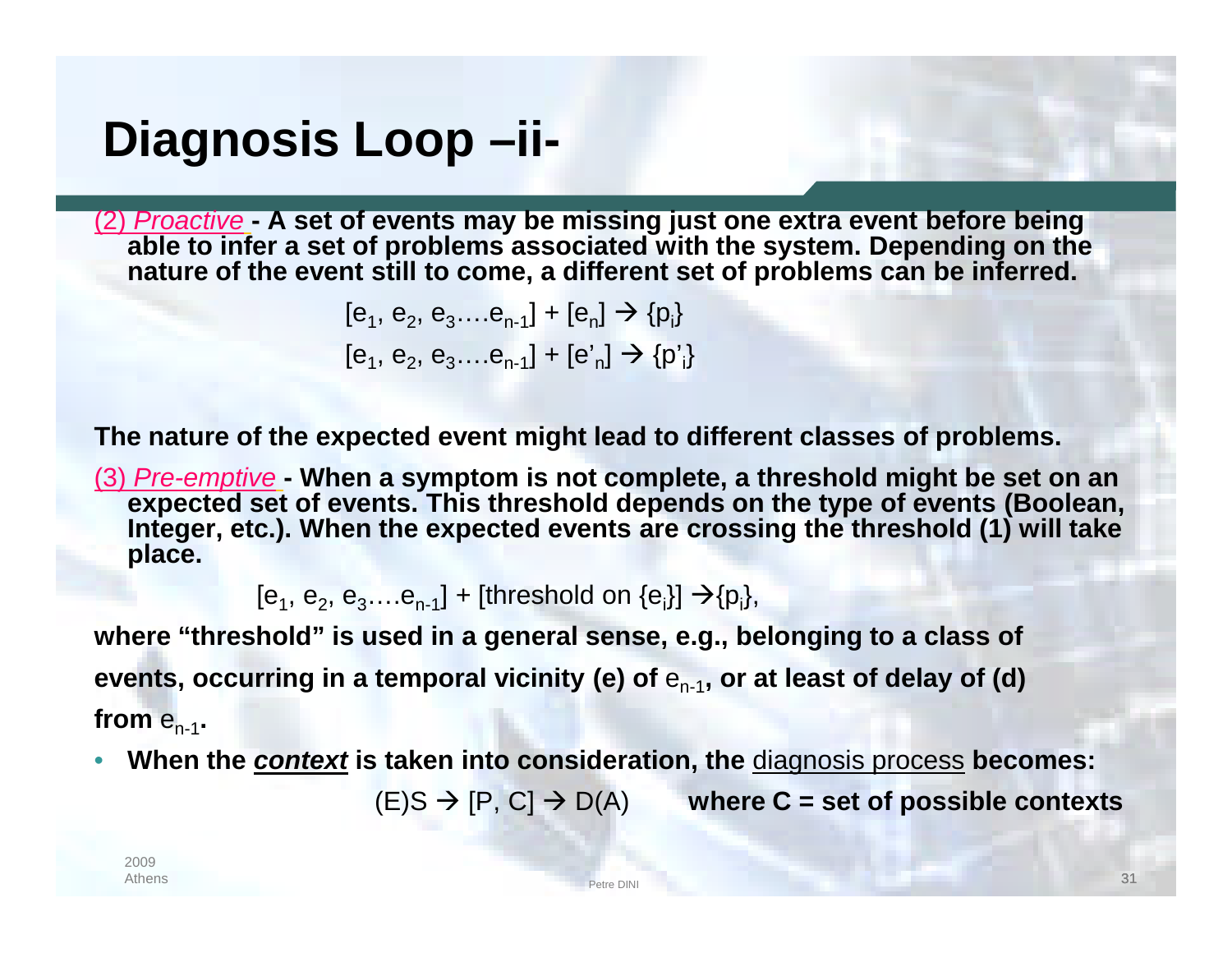## **Approach on the Validation Loop**



*<pre-conditions> <action-id> <post-conditions>*

QoD deals with validation (or evaluation) of postconditions.

- *QoD* **module is a dedicated validation engine, which interacts through three specialized interfaces with the system and the diagnosis loop**
- **It receives diagnosis feedback from specialized system agents via the** *Interface I2* **and asks for additional information (i.e., for audits) via the** *Interface I1*
- **It communicates the diagnosis results to the Diagnosis Loop via the** *Interface I3*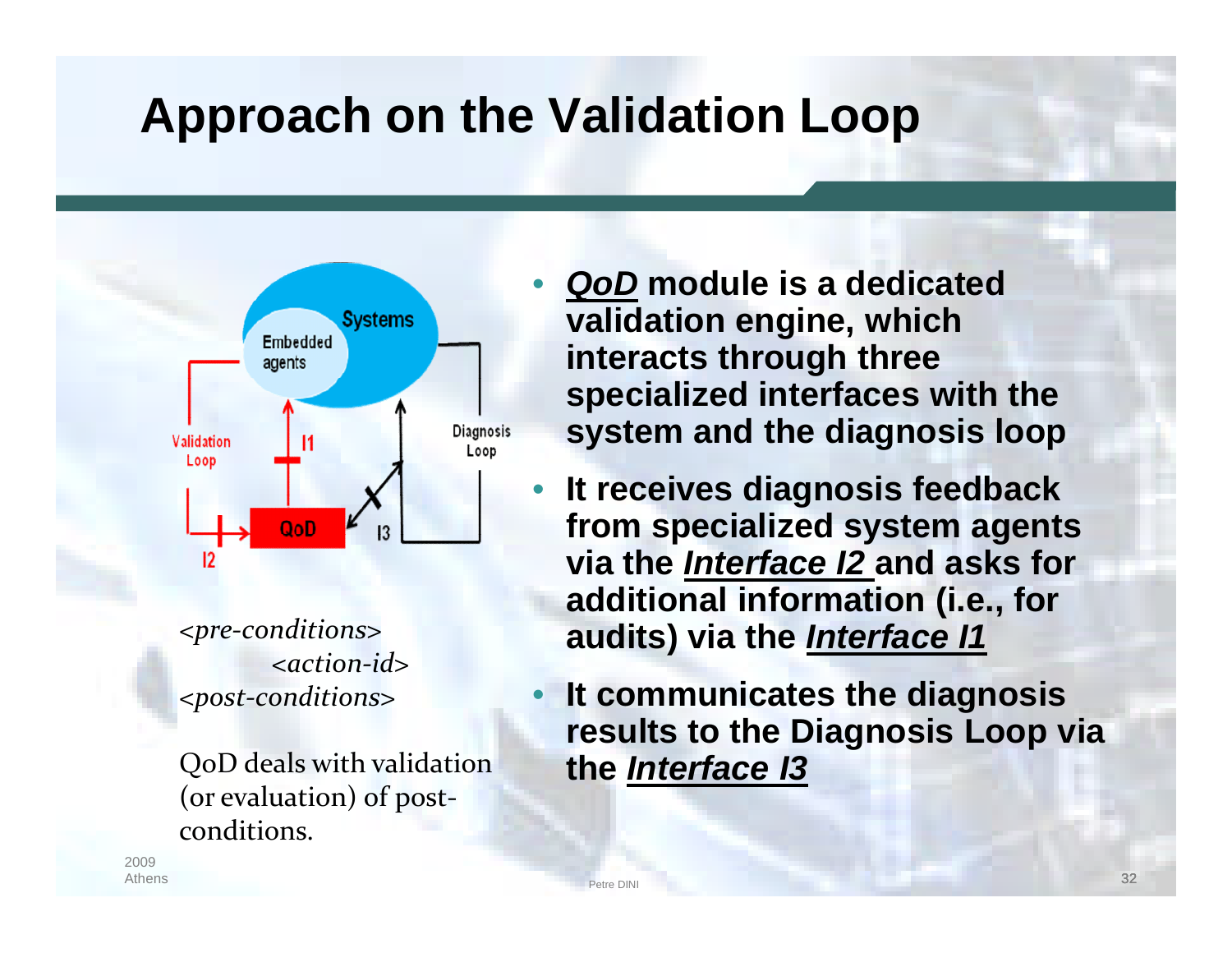## **QoD Mechanism**

• **At the end of the audit process, QoD returns to the diagnosis loop the subset of successful actions from all possible actions taken to repair a certain situation, in a certain context.**

*} Note: An action can be successful in one context*

 $[S, C,$  {successful actions}}  $\rightarrow$  Diagnosis Loop

• **Definition of a successful action**

```
if
```
*{state<sup>i</sup> } {action<sup>i</sup> } {state<sup>j</sup>*

*where and failure in another context.*

```
{statei
} ∈ X ∧
```
*{statej}* <sup>∈</sup> *Z*

```
then
```

```
{actioni
} is successful
```
• **The format of the information returned to the diagnosis loop can have 2 forms:**

**(1) The successful action, composed of pre-conditions, id and post-conditions as well as the symptom, problem and context.**

*[<pre-cond><id><post-cond> | <S,P,C>]*

*(2)* **The successful action, composed of pre-conditions, id and post-conditions as well as a pointer. The pointer indicates the list of <S,P,C> in which the action in consideration was successful.**

*[<pre-cond><id><post-cond> | <pointer>]* where *<pointer> = {…<S,P,C><sup>i</sup> , <S,P,C>j…}*

```
2009
Athens
```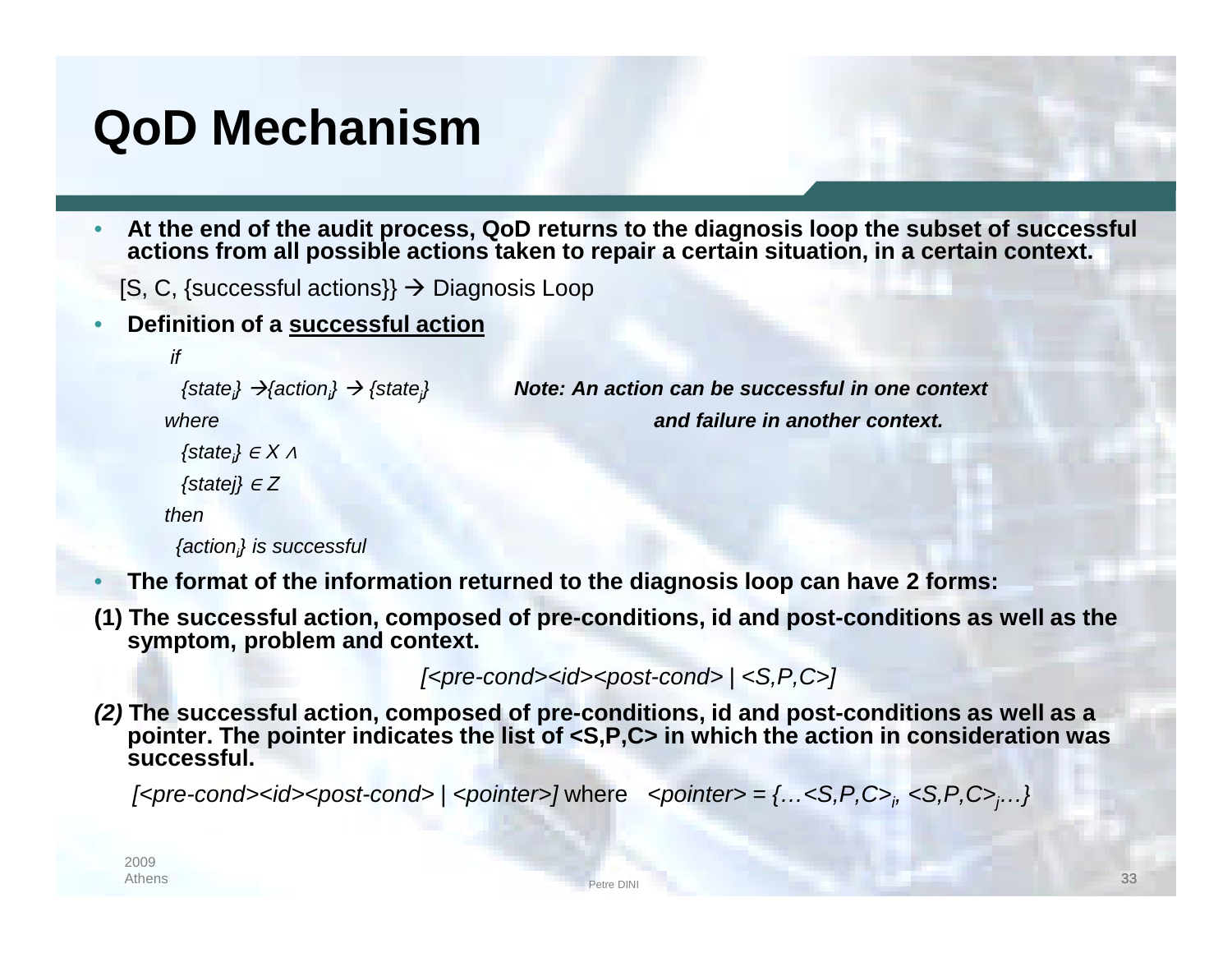#### **Use case - The "memory leak" –i-**

- **A** *memory leak* **occurs when a process requests memory blocks and does not release them when it has finished using them. Eventually, the process uses up all of the available memory. This is considered a bug.**
- **Memory leak detection is done by comparing different values of the holding memory for each process from different instances of the command** *show proc mem*
- **The symptoms are (i) device free memory decreases over time, and (ii) process holding memory grows and it is never released.**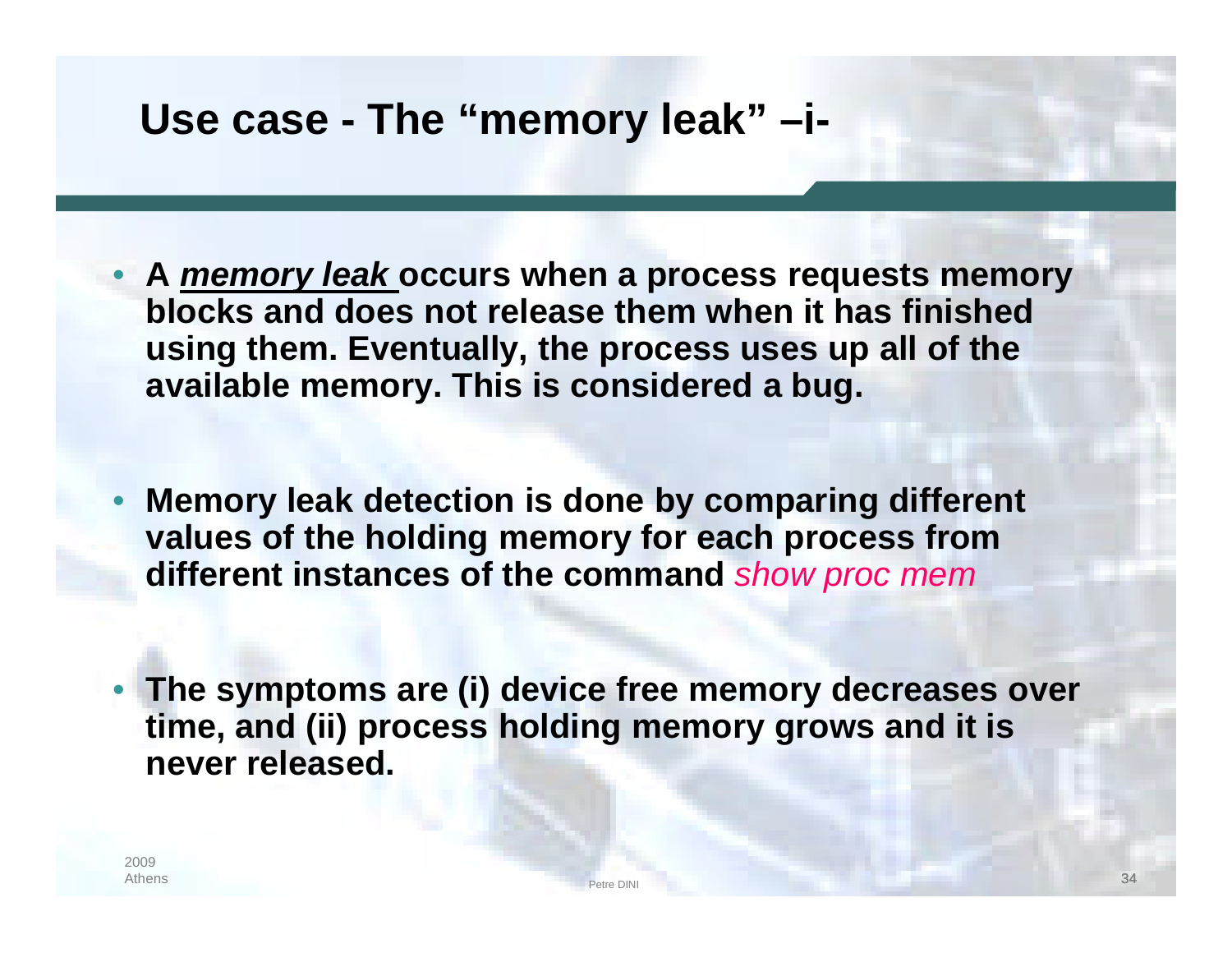### **The "memory leak" –ii-**

#### **The diagnosing steps:**

• *Step #1:* **Detection of processes with significant memory increase Criteria:**

**Holding memory is increasing over time, with slope > 0.3 Holding memory is more than 10% of Total Holding Memory**

• *Step #2:* **For all "process\_memory\_increasing" symptoms, verify if a memory leak for that process may be excluded.**

**Criterion:**

**Holding memory released over time, with slope < - 0.3**

• *Step #3:* **All remaining "process\_memory\_increasing" symptoms point out a memory leak.**

**This step simply contains the recommendations.**

**These recommendations are cross-checked by the QoD and then validated, upon successful fix of "memory leak" symptom.**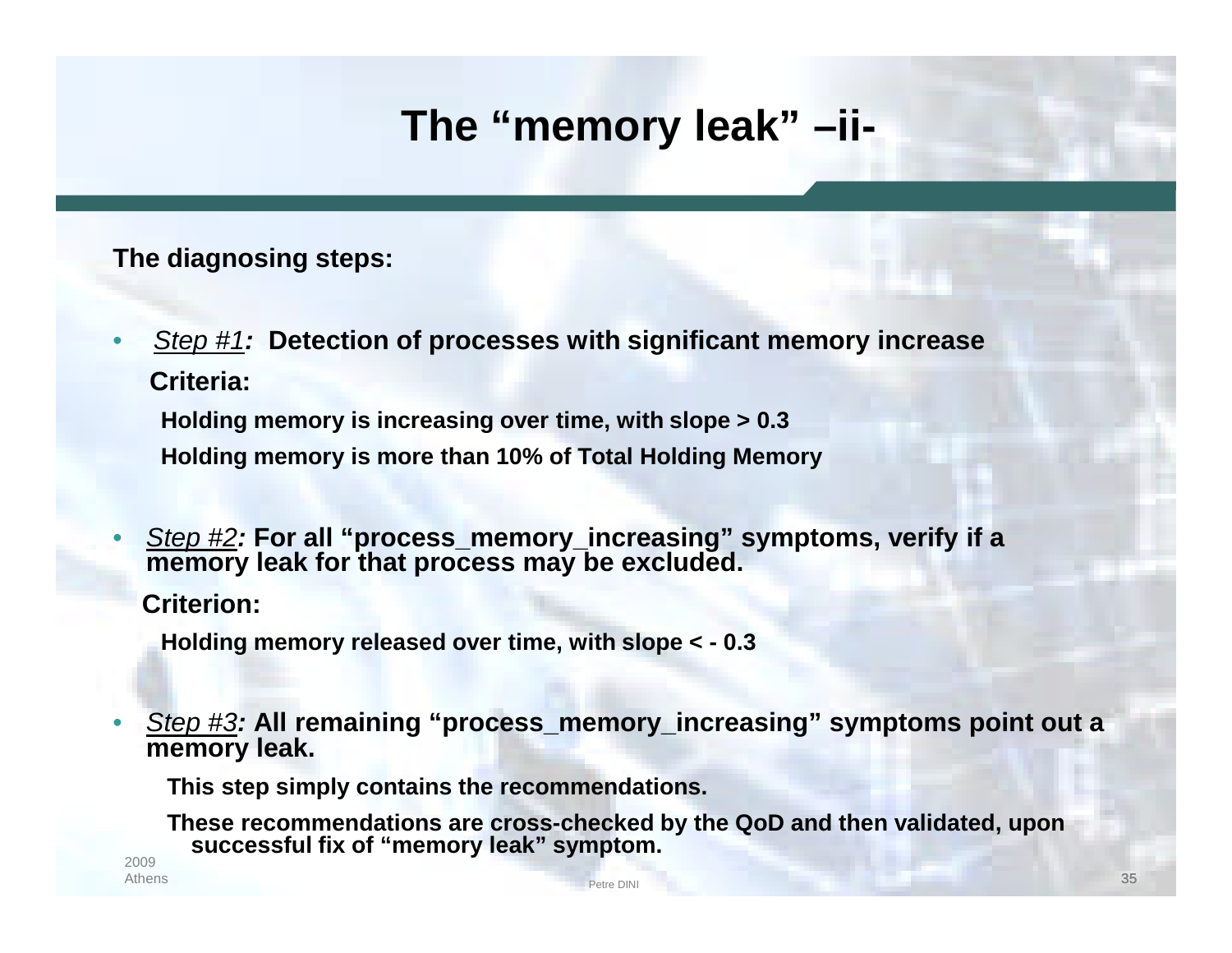#### **The "memory leak" –iii-**

#### **Opal Active Assistance Report**

For Problem "PPP Auth Memory Leak - No leak in IP-EIGRP - Frag" on 24-02-2003 13:59:59 UTC

#### Diagnosis and Recommendations

#### message and action (where applicable)

#### Memory Fragmentation in device eagle

The largest block of free memory available in eagle at time 4500 is only 2608 while the total amount of Free Memory is 27275452. This may indicate a Memory Fragmentation issue. TRY THIS: Some features protocols you are running may require a large amount of memory for a short period of time and that low memory condition may lead to a fragmentation. Make sure your router has enough memory. Also, you may use the Bug Toolkit to look for Memory Fragmentation bugs in the IOS release you are currently running.

access-list 10 was reordered for best performance

access-list 10 deny 1.2.3.4 0.0.0.0 count 26

access-list 10 deny 10.10.10.10 0.0.0.0 count 23

access-list 10 deny 10.10.10.0 0.0.0.255 count 6

access-list 10 deny 2.2.2.2 0.0.0.0 count 0

access-list 10 permit 11.11.11.11 0.0.0.0 count 0

access-list 10 deny 0.0.0.0 255.255.255.255 count 2336

#### Request the following information

#### command

#### **Symptoms**

| type                        | ldata      |
|-----------------------------|------------|
| device_memory_fragmentation | eagle 4500 |
| access-list-reordered       |            |

etre DINI and the contract of the contract of the contract of the contract of the contract of the contract of the contract of the contract of the contract of the contract of the contract of the contract of the contract of

#### Commands used for this diagnosis

show access-lists captured on device (not using multidevice) on (not using multitimestamp)

eagle-l#sh access-lists 18 Standard IP access list 18 deny 2.2.2.2<br>permit 11.11.11.11

- 
- seny 18.18.18.18 (23 matches)<br>deny 1.2.3.4 (26 matches)<br>deny 18.3.4 (26 matches)<br>deny 18.18.18.8, wildcard bits 8.8.8.255 (6 matches) deny any (2336 matches)

2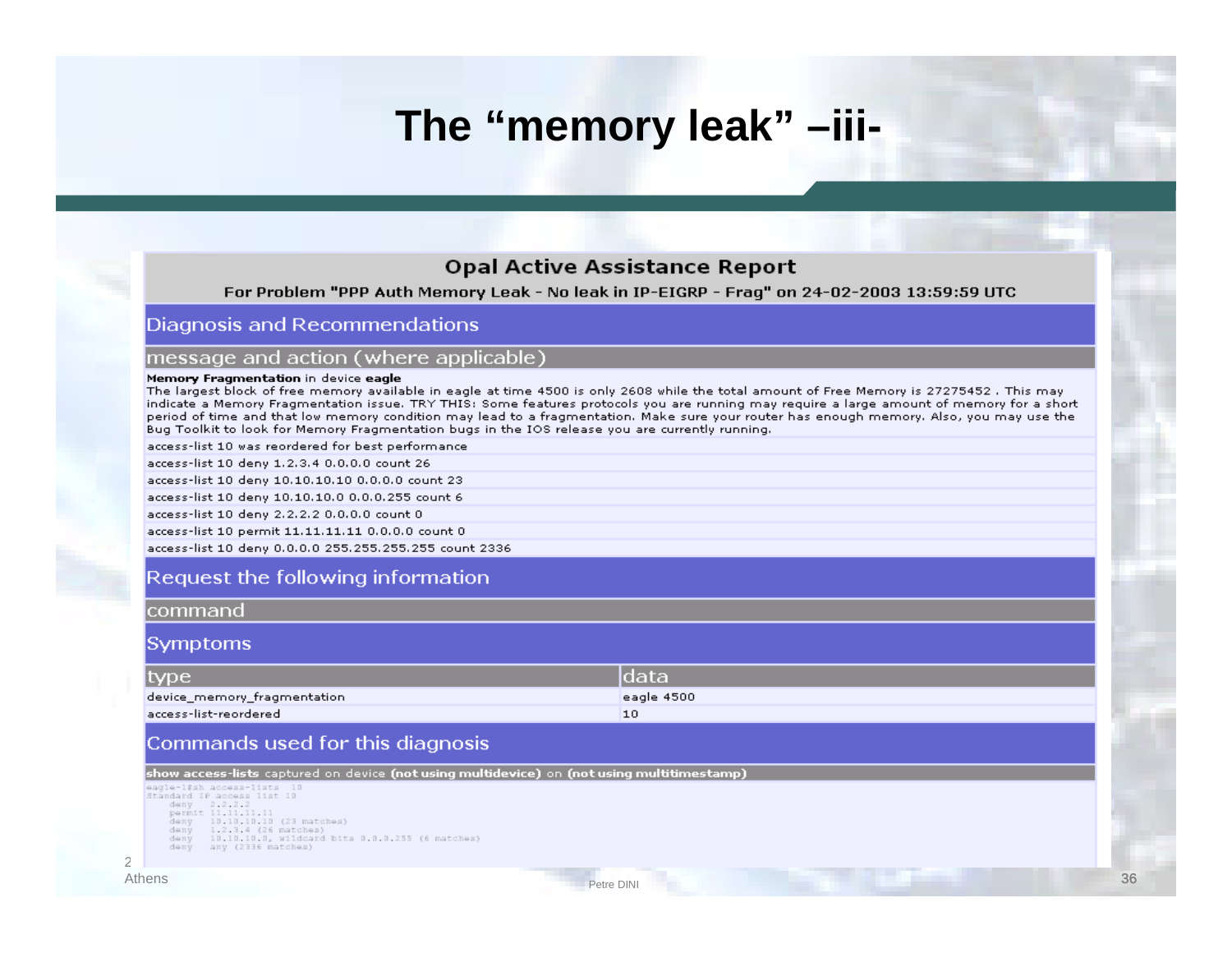#### **The "memory leak" – iv-**

**Symptoms were detected and validated by the QoD module:**

**(MAIN::symptom (type process\_memory\_leak) (data ppp-auth serafijn))**

#### **List of recommendations:**

- **- (MAIN::diagnosis (message RETRACT <Fact-14> because ip-input released 6214512 by test of memory between 2000 and 3000) (action nil))**
- **- (MAIN::diagnosis (message [Process Memory Leak] Process [ ppp-auth ] in device [serafijn ] Leak rate 6214.512 per second - Holding memory increased 6214512 [ 12.562578788769063 % of total memory]) (action nil))**
- **- (MAIN::diagnosis (message [MEMORY LEAK SYMPTOMS] A memory leak occurs when a process requests or allocates memory and then forgets to free [de-allocate] the memory, when it is finished with that task. As a result, the memory block is reserved until the router is reloaded. Over time, more and more memory blocks are allocated by that process until there is no free memory available. Depending on the severity of the low memory situation at this point, the only option you may have is to reload the device (e,g., a router) to get it operational again) (action nil))**
- **- (MAIN::diagnosis (message [Process Memory Leak] Process [ ppp-auth ] in device [ serafijn ] Leak rate 6756.384 per second - Holding memory increased 13512768 [26.788719475492133 % of total memory]) (action nil))**
- **- (MAIN::diagnosis (message [Process Memory Leak] Process [ ppp-auth ] in device [ serafijn ] Leak rate 7298.256 per second - Holding memory increased 7298256 [ 26.788719475492133 % of total memory]) (action nil))**